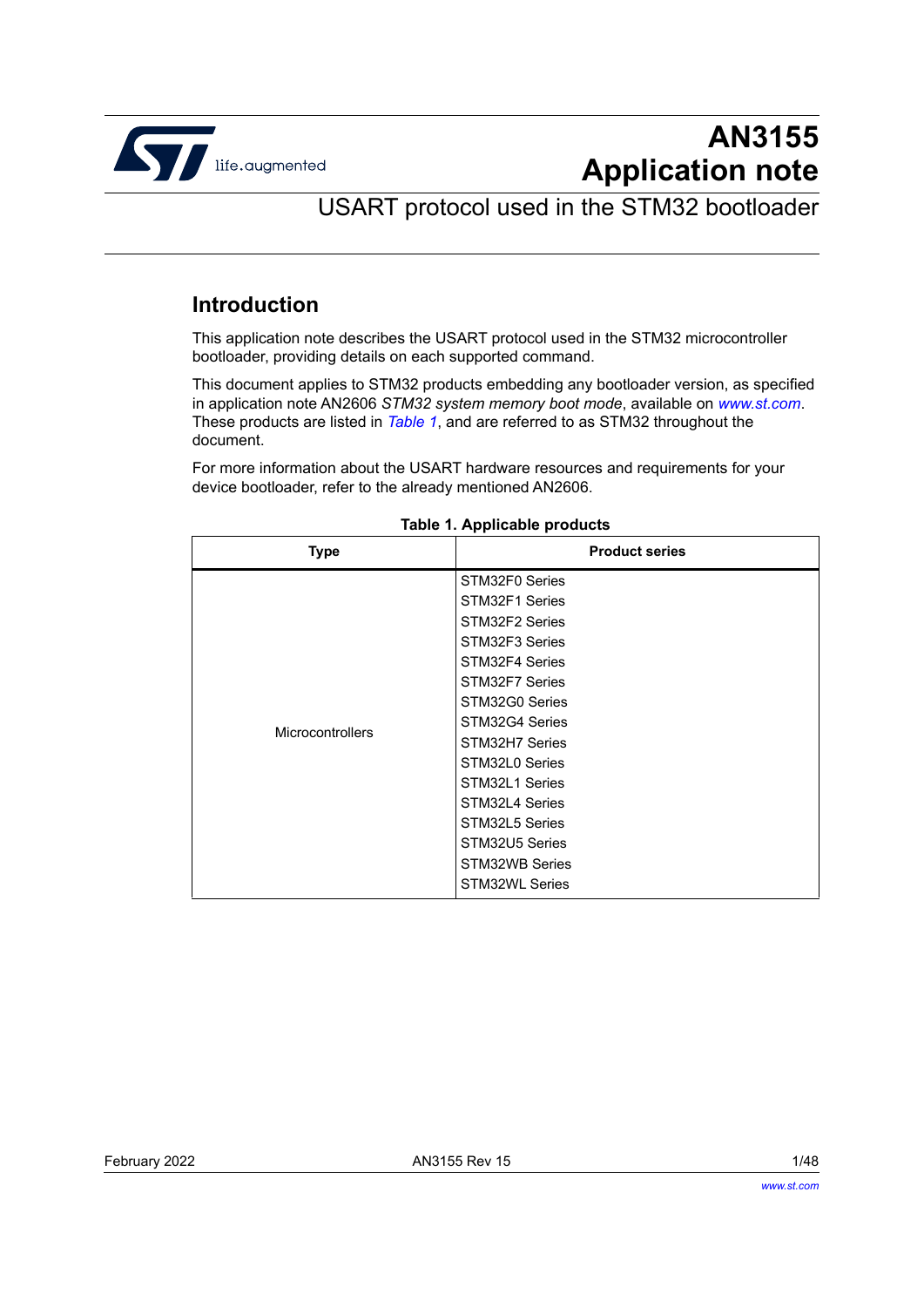# **Contents**

| 1              |      |                                           |
|----------------|------|-------------------------------------------|
| $\overline{2}$ |      |                                           |
|                | 2.1  |                                           |
|                | 2.2  |                                           |
| 3              |      |                                           |
|                | 3.1  |                                           |
|                | 3.2  |                                           |
|                | 3.3  |                                           |
|                | 3.4  |                                           |
|                | 3.5  |                                           |
|                | 3.6  |                                           |
|                | 3.7  |                                           |
|                | 3.8  |                                           |
|                | 3.9  |                                           |
|                | 3.10 |                                           |
|                | 3.11 |                                           |
|                | 3.12 |                                           |
|                | 3.13 |                                           |
|                | 3.14 |                                           |
|                | 3.15 |                                           |
| 4              |      | Bootloader protocol version evolution  45 |
| 5              |      |                                           |

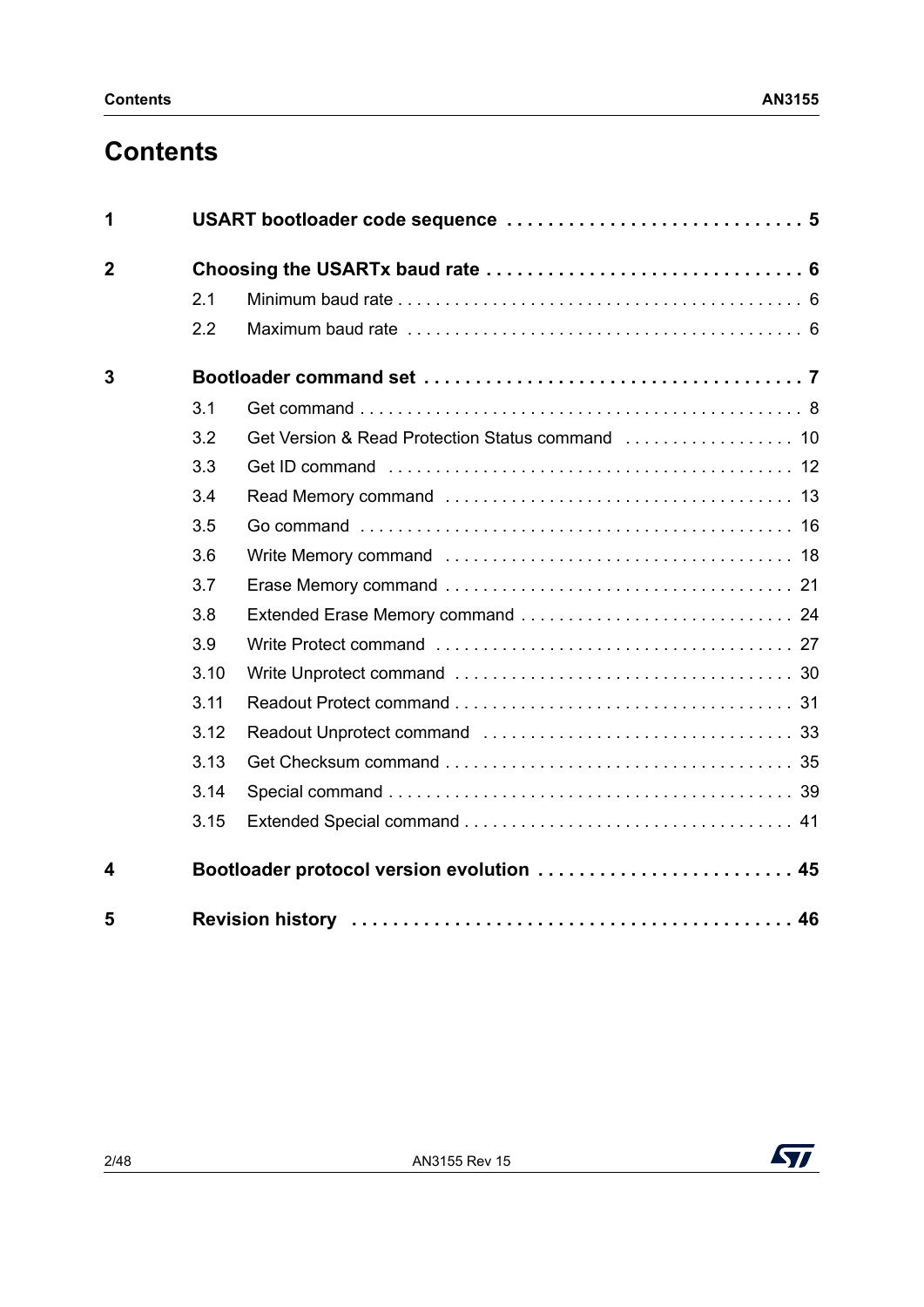# **List of tables**

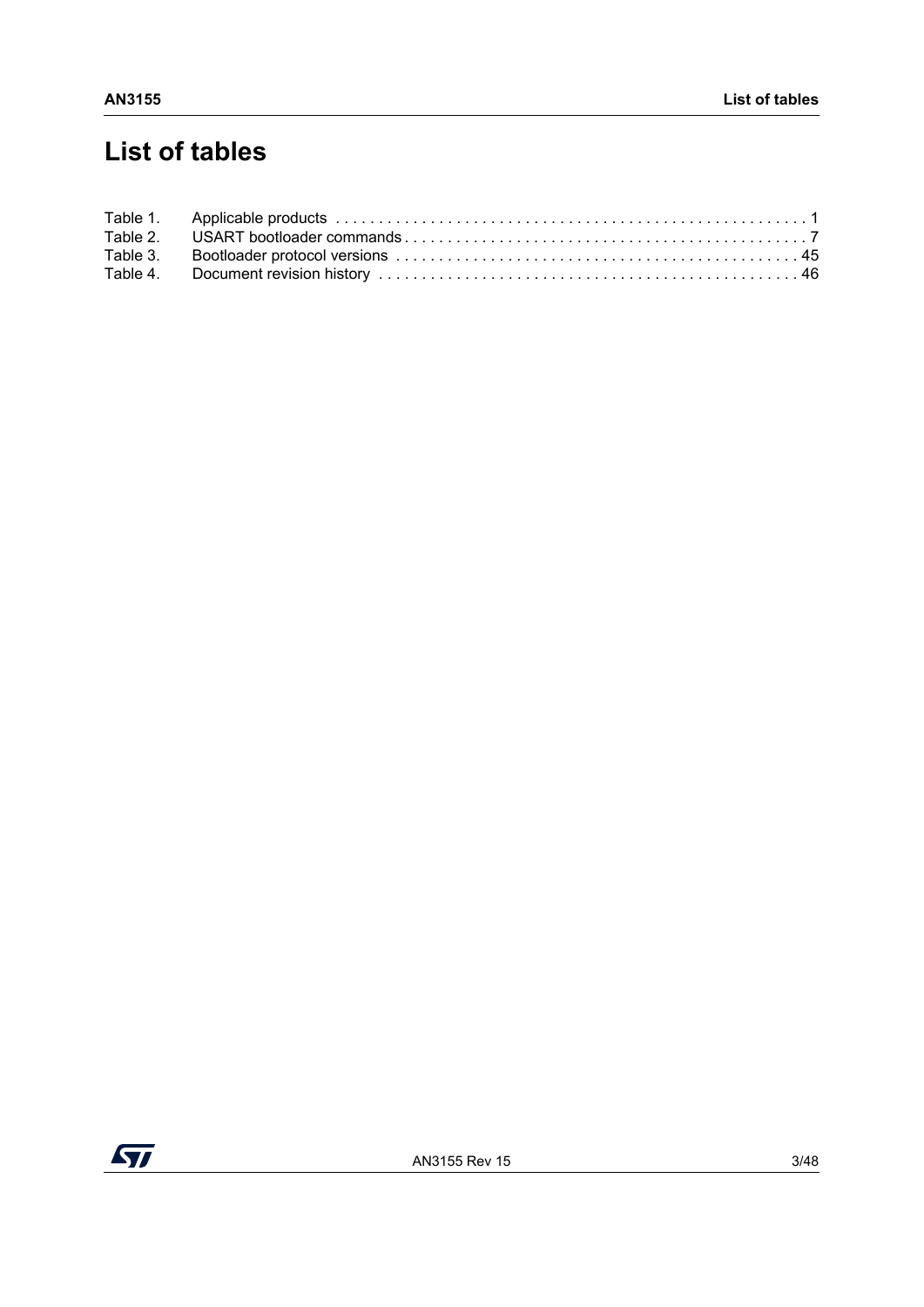# **List of figures**

| Figure 1.  |                                                             |  |
|------------|-------------------------------------------------------------|--|
| Figure 2.  |                                                             |  |
| Figure 3.  |                                                             |  |
| Figure 4.  |                                                             |  |
| Figure 5.  | Get Version & Read Protection Status command: device side11 |  |
| Figure 6.  |                                                             |  |
| Figure 7.  |                                                             |  |
| Figure 8.  |                                                             |  |
| Figure 9.  |                                                             |  |
| Figure 10. |                                                             |  |
| Figure 11. |                                                             |  |
| Figure 12. |                                                             |  |
| Figure 13. |                                                             |  |
| Figure 14. |                                                             |  |
| Figure 15. |                                                             |  |
| Figure 16. |                                                             |  |
| Figure 17. |                                                             |  |
| Figure 18. |                                                             |  |
| Figure 19. |                                                             |  |
| Figure 20. |                                                             |  |
| Figure 21. |                                                             |  |
| Figure 22. |                                                             |  |
| Figure 23. |                                                             |  |
| Figure 24. |                                                             |  |
| Figure 25. |                                                             |  |
| Figure 26. |                                                             |  |
| Figure 27. |                                                             |  |
| Figure 28. |                                                             |  |
| Figure 29. |                                                             |  |
| Figure 30. |                                                             |  |
| Figure 31. |                                                             |  |

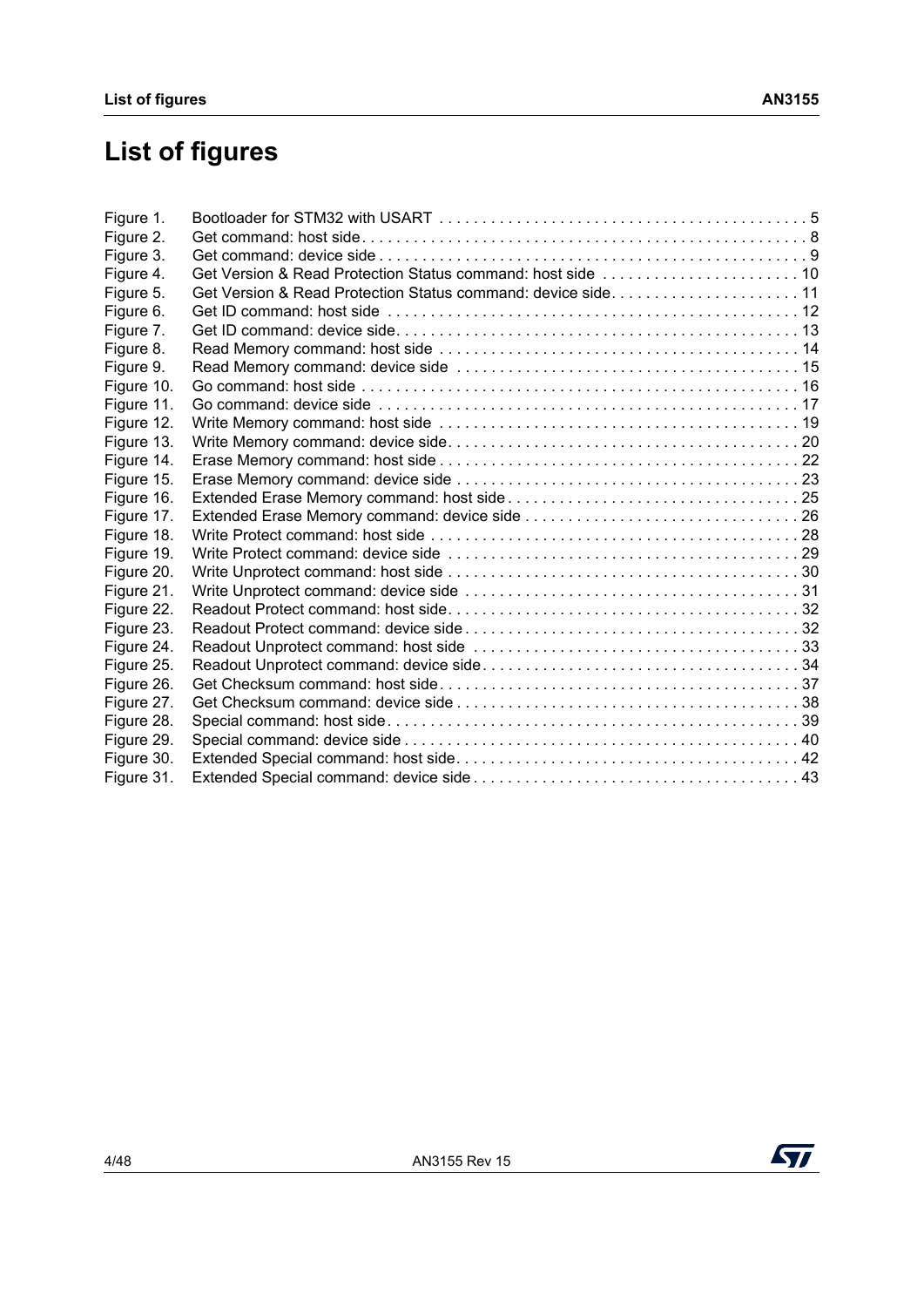## <span id="page-4-0"></span>**1 USART bootloader code sequence**

<span id="page-4-1"></span>

**Figure 1. Bootloader for STM32 with USART**

Once the system memory boot mode is entered and the STM32 microcontroller (based on Arm<sup>®(a)</sup> cores) has been configured (for more details refer to AN2606) the bootloader code begins to scan the USARTx\_RX line pin, waiting to receive the 0x7F data frame: a start bit, 0x7F data bits, even parity bit and a stop bit.

Depending on the USART IP, the baudrate detection is based on the HW (IP supporting auto baudrate) or on the SW. The following paragraphs explain the SW detection mode.

The duration of this data frame is measured using the Systick timer. The count value of the timer is then used to calculate the corresponding baud rate factor with respect to the current system clock.

Next, the code initializes the serial interface accordingly. Using this calculated baud rate, an acknowledge byte *(*0x79*)* is returned to the host, which signals that the STM32 is ready to receive commands.



a. Arm is a registered trademark of Arm Limited (or its subsidiaries) in the US and/or elsewhere.

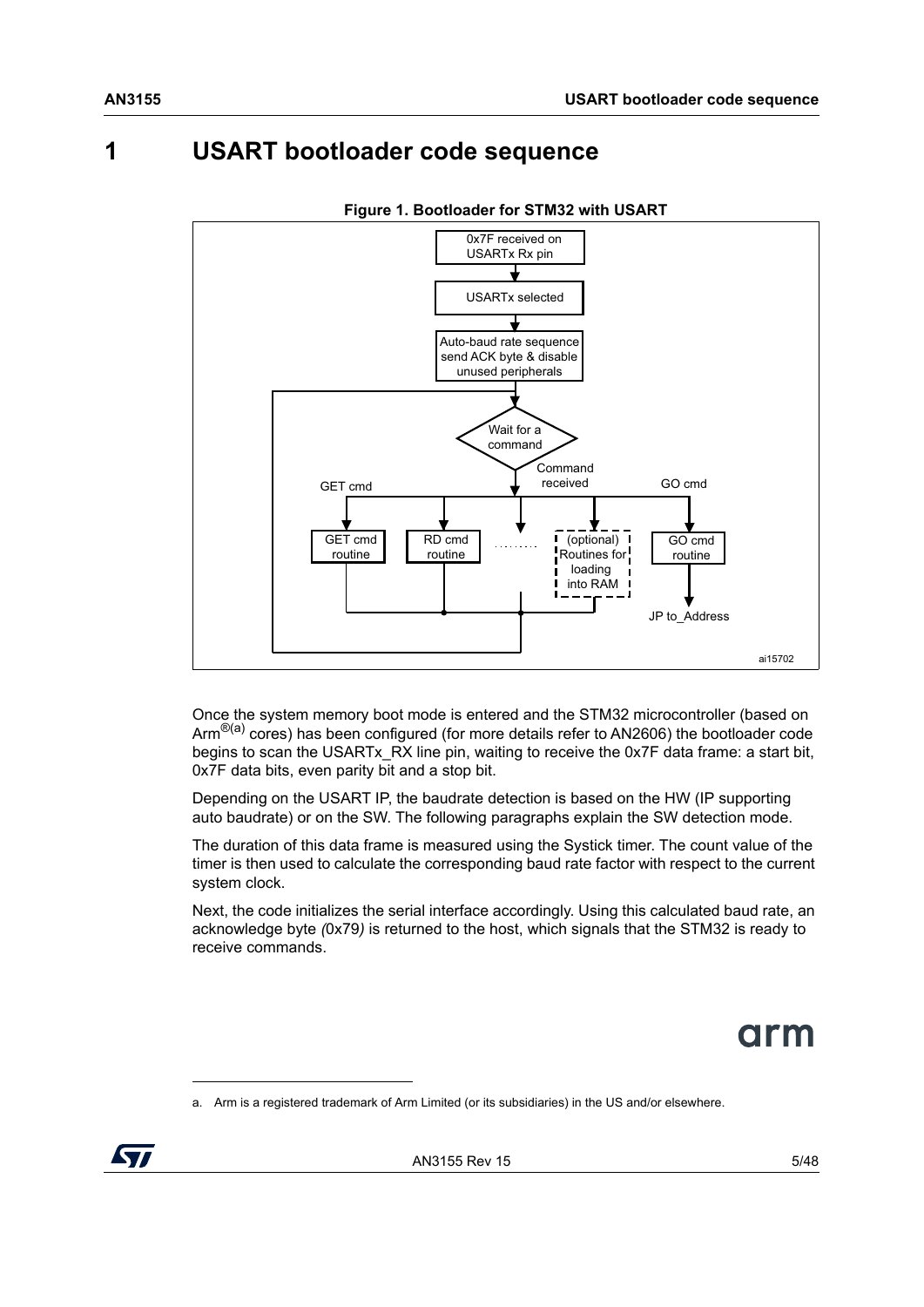## <span id="page-5-0"></span>**2 Choosing the USARTx baud rate**

The calculation of the serial baud rate for USARTx, from the length of the first received byte, is used to operate the bootloader within a wide range of baud rates. However, the upper and lower limits have to be kept, to ensure proper data transfer.

For a correct data transfer from the host to the microcontroller, the maximum deviation between the internal initialized baud rate for USARTx and the real baud rate of the host must be below 2.5%. The deviation ( $f_B$ , in percent) between the host baud rate and the microcontroller baud rate can be calculated using the formula below:

 $f_B = \left| \frac{\text{STM32 band rate} - \text{Host bad rate}}{\text{STM32 bad rate}} \right| \times 100\%$  , where  $f_B \le 2.5\%$ .

This baud rate deviation is a nonlinear function, depending upon the CPU clock and the baud rate of the host. The maximum of the function  $(f_B)$  increases with the host baud rate. This is due to the smaller baud rate prescale factors, and the implied higher quantization error.

### <span id="page-5-1"></span>**2.1 Minimum baud rate**

The lowest tested baud rate ( $B_{Low}$ ) is 1200. Baud rates below  $B_{Low}$  cause SysTick timer overflow. In this event, USARTx is not correctly initialized.

### <span id="page-5-2"></span>**2.2 Maximum baud rate**

 $B<sub>High</sub>$  is the highest baud rate for which the deviation does not exceed the limit. All baud rates between  $B_{Low}$  and  $B_{Hich}$  are below the deviation limit.

The highest tested baud rate  $(B_{High})$  is 115200.

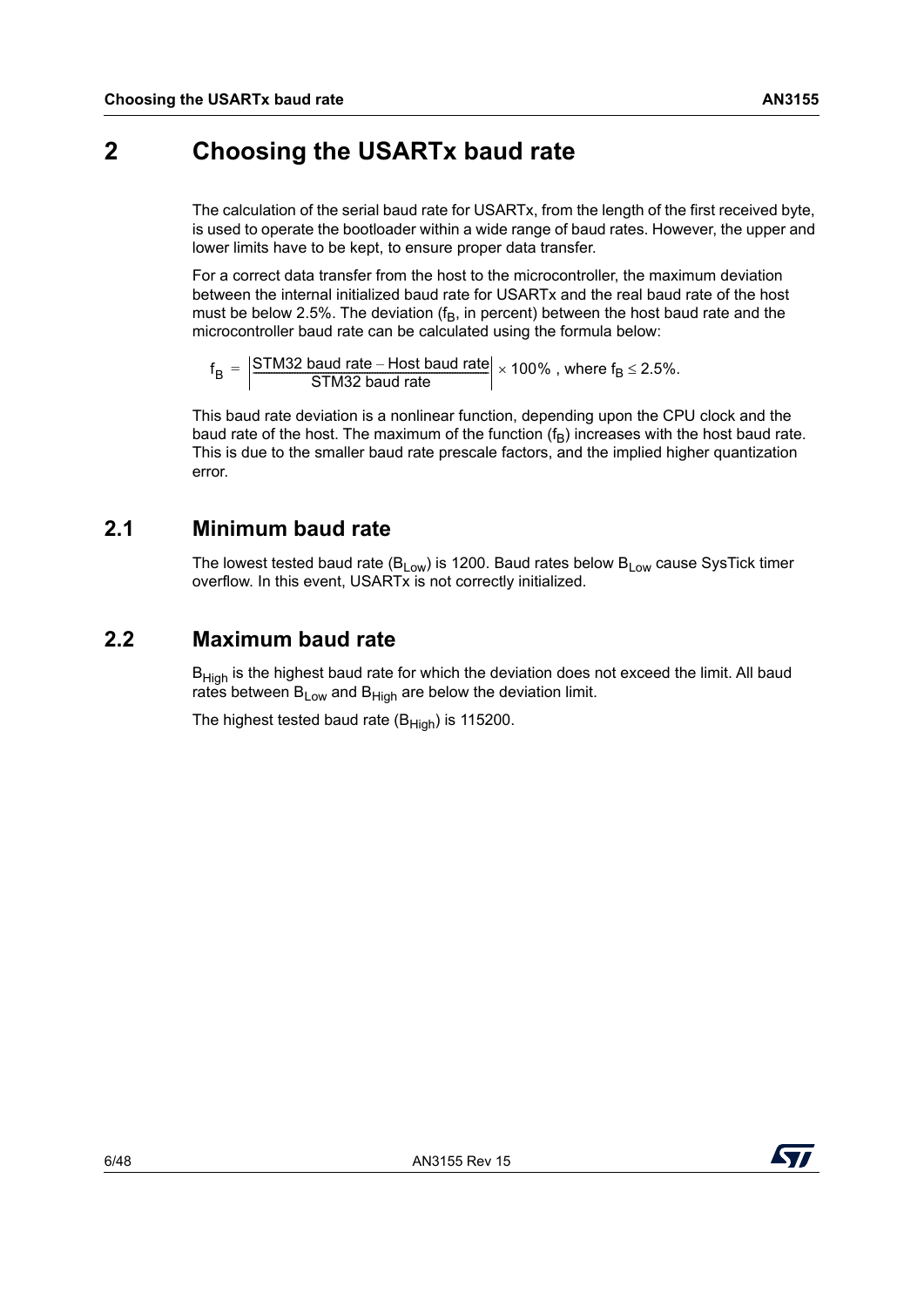## <span id="page-6-0"></span>**3 Bootloader command set**

The supported commands are listed in *[Table](#page-6-1) 2*. Each command is described in this section.

<span id="page-6-1"></span>

| Command <sup>(1)</sup>                                 | Code | <b>Description</b>                                                                                                                                |
|--------------------------------------------------------|------|---------------------------------------------------------------------------------------------------------------------------------------------------|
| $Get^{(2)}$                                            | 0x00 | Gets the version and the allowed commands supported by the<br>current version of the bootloader.                                                  |
| Get Version & Read<br>Protection Status <sup>(2)</sup> | 0x01 | Gets the bootloader version and the Read protection status of the<br>Flash memory.                                                                |
| Get ID <sup>(2)</sup>                                  | 0x02 | Gets the chip ID.                                                                                                                                 |
| Read Memory <sup>(3)</sup>                             | 0x11 | Reads up to 256 bytes of memory starting from an address specified<br>by the application.                                                         |
| Go <sup>(3)</sup>                                      | 0x21 | Jumps to user application code located in the internal Flash memory<br>or in the SRAM.                                                            |
| Write Memory <sup>(3)</sup>                            | 0x31 | Writes up to 256 bytes to the RAM or Flash memory starting from an<br>address specified by the application.                                       |
| Erase <sup>(3)(4)</sup>                                | 0x43 | Erases from one to all the Flash memory pages.                                                                                                    |
| Extended Erase $(3)(4)$                                | 0x44 | Erases from one to all the Flash memory pages using two byte<br>addressing mode (available only for v3.0 USART bootloader versions<br>and above). |
| Special                                                | 0x50 | Generic command that allows to add new features depending on the<br>product constraints without adding a new command for every feature.           |
| <b>Extended Special</b>                                | 0x51 | Generic command that allows the user to send more data compared<br>to the Special command.                                                        |
| <b>Write Protect</b>                                   | 0x63 | Enables the write protection for some sectors.                                                                                                    |
| <b>Write Unprotect</b>                                 | 0x73 | Disables the write protection for all Flash memory sectors.                                                                                       |
| <b>Readout Protect</b>                                 | 0x82 | Enables the read protection.                                                                                                                      |
| Readout Unprotect <sup>(2)</sup>                       | 0x92 | Disables the read protection.                                                                                                                     |
| Get Checksum                                           | 0xA1 | Computes a CRC value on a given memory area with a size multiple<br>of 4 bytes.                                                                   |

1. If a denied command is received or an error occurs during the command execution, the bootloader sends NACK byte and goes back to command checking.

2. Read protection. When the RDP (Read protection) option is active, only this limited subset of commands is available. All other commands are NACK-ed and have no effect on the device. Once the RDP has been removed, the other commands become active.

3. Refer to STM32 product datasheets and to AN2606 to know the valid memory areas for these commands.

4. Erase (x043) and Extended Erase (0x44) are exclusive. A device can support either the Erase command or the Extended Erase command, but not both.

#### **Communication safety**

All communication from the programming tool (PC) to the device is verified by:

1. Checksum: received blocks of data bytes are XOR-ed. A byte containing the computed XOR of all previous bytes is added to the end of each communication (checksum byte).

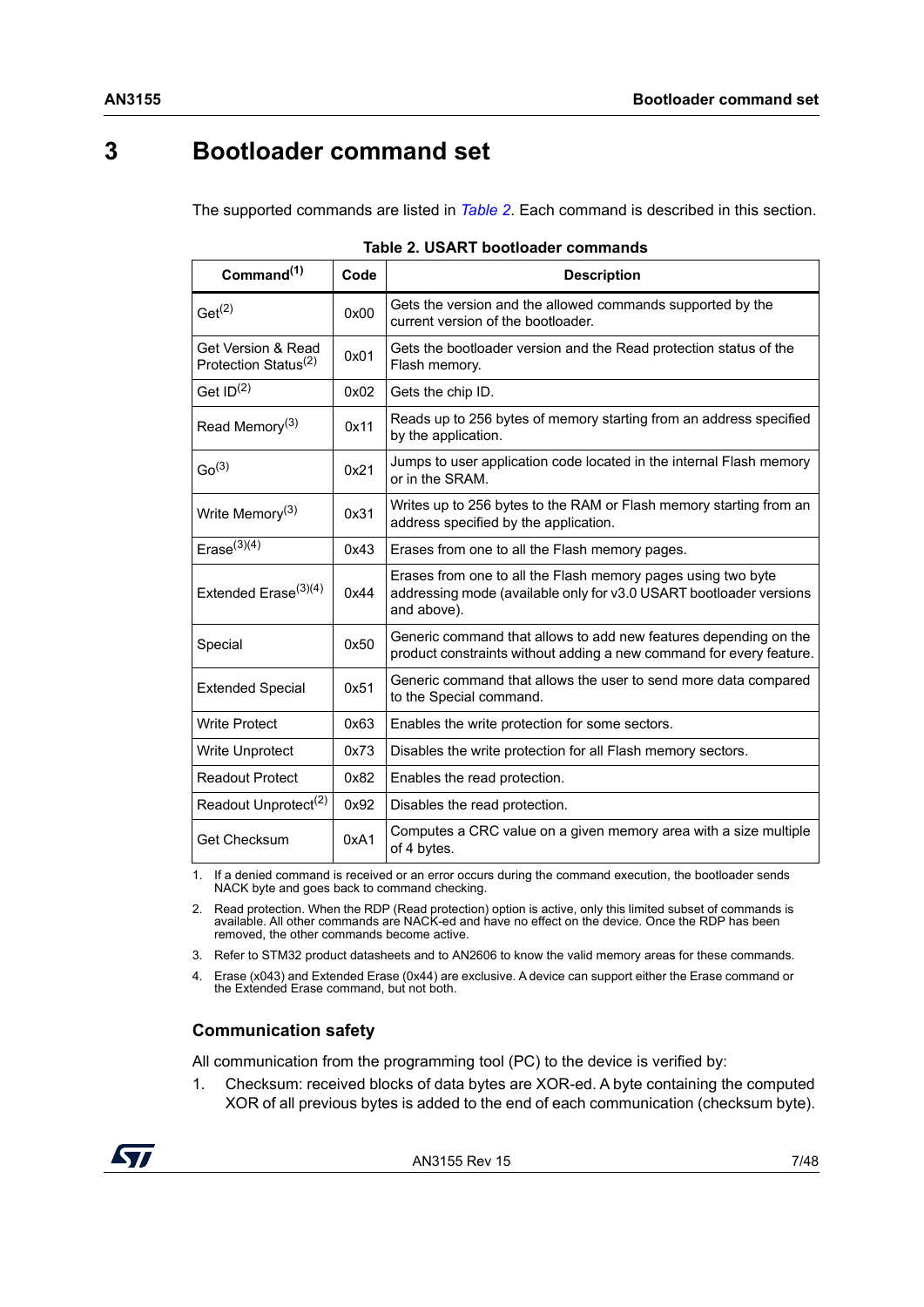By XOR-ing all received bytes, data plus checksum, the result at the end of the packet must be 0x00.

- 2. For each command the host sends a byte and its complement (XOR = 0x00).
- 3. UART: parity check active (even parity).

Each packet is either accepted (ACK answer) or discarded (NACK answer):

- $ACK = 0x79$
- $NACK = 0x1F$

#### <span id="page-7-0"></span>**3.1 Get command**

The Get command allows the user to get the version of the bootloader and the supported commands. When the bootloader receives the Get command, it transmits the bootloader version and the supported command codes to the host, as shown in *[Figure](#page-7-1) 2*.

<span id="page-7-1"></span>

**Figure 2. Get command: host side**

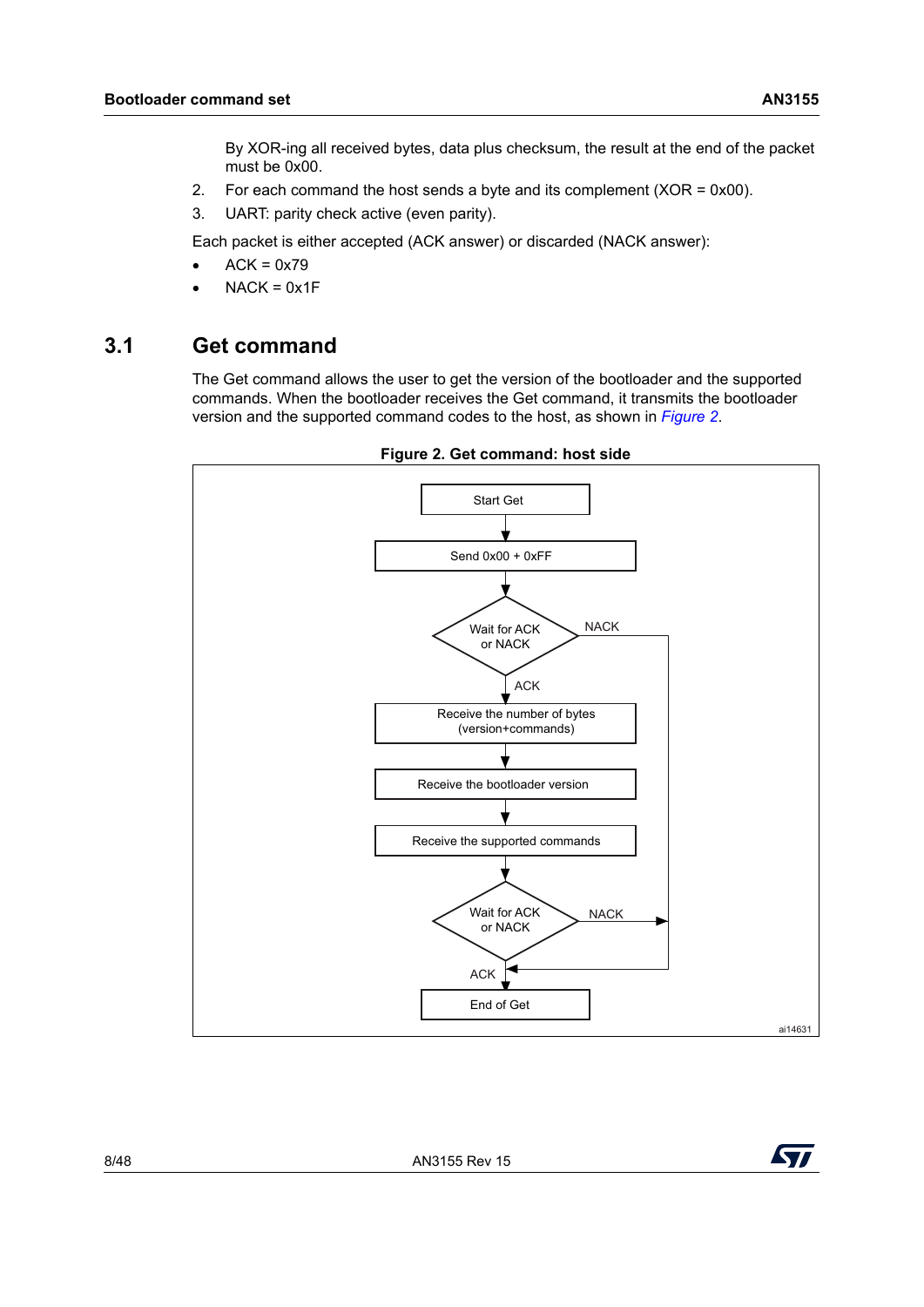<span id="page-8-0"></span>

The STM32 sends the bytes as follows: Byte 1: ACK Byte 2:  $N = 11 =$  the number of bytes to follow  $-1$  except current and ACKs. Byte 3: Bootloader version (0 < version < 255), example: 0x10 = version 1.0 Byte 4: 0x00 Get command Byte 5: 0x01 Get Version and Read Protection Status Byte 6: 0x02 Get ID Byte 7: 0x11 Read Memory command Byte 8: 0x21 Go command Byte 9: 0x31 Write Memory command Byte 10: 0x43 or 0x44 Erase command or Extended Erase command (exclusive commands) Byte 11: 0x63 Write Protect command Byte 12: 0x73 Write Unprotect command

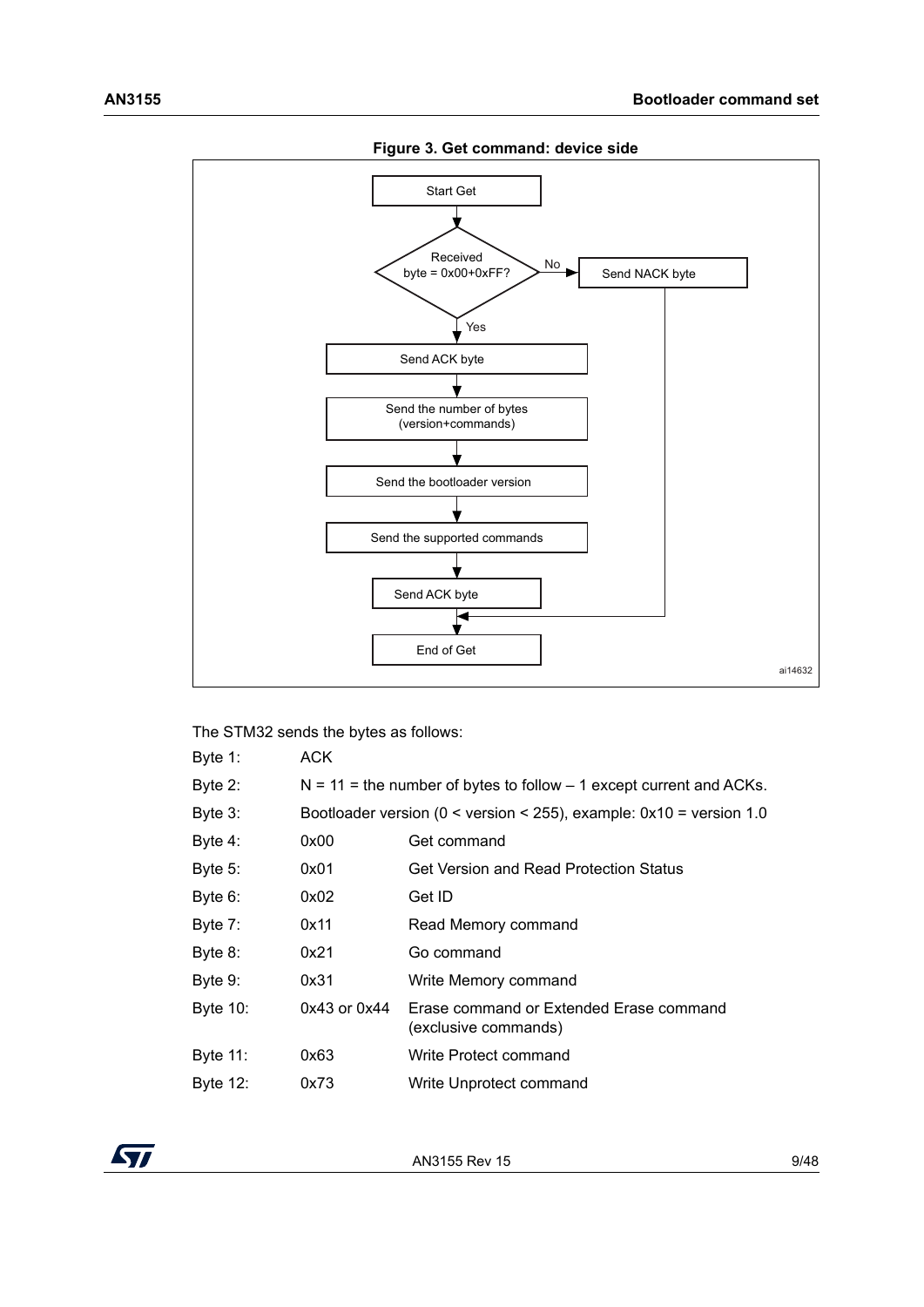| Byte 13: | 0x82 | Readout Protect command                      |
|----------|------|----------------------------------------------|
| Byte 14: | 0x92 | Readout Unprotect command                    |
| Byte 15: | 0xA1 | Get Checksum command (only for version V3.3) |

### <span id="page-9-0"></span>**3.2 Get Version & Read Protection Status command**

The Get Version & Read Protection Status command is used to get the bootloader version and the read protection status. After receiving the command the bootloader transmits the version, the read protection and number of times it has been enabled and disabled to the host.

<span id="page-9-1"></span>

**Figure 4. Get Version & Read Protection Status command: host side**

1. GV = Get Version & Read Protection Status.

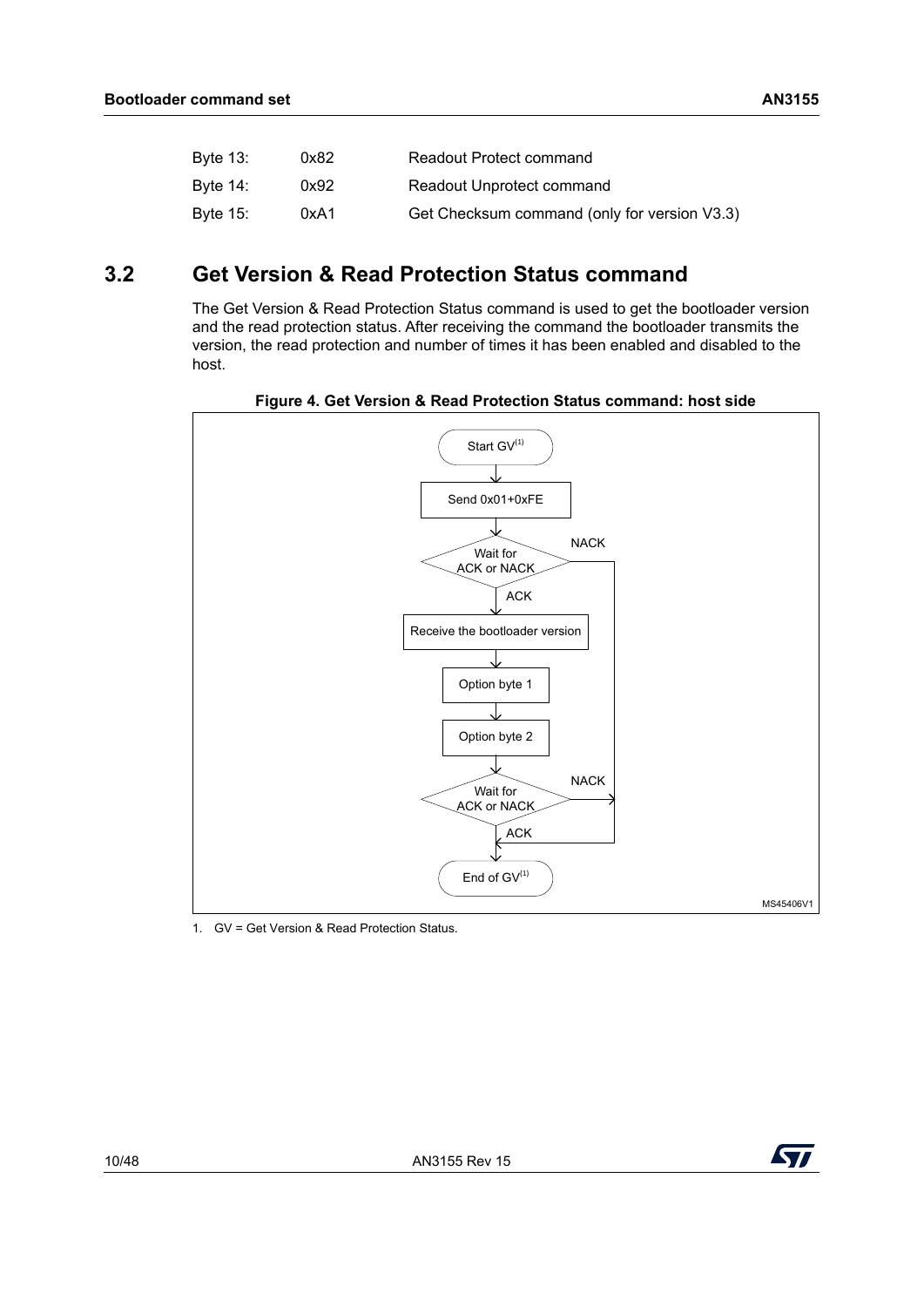<span id="page-10-0"></span>

**Figure 5. Get Version & Read Protection Status command: device side**

1. GV = Get Version & Read Protection Status.

The STM32 sends the bytes as follows:

Byte 1: ACK

- Byte 2: Bootloader version ( $0 <$  version  $\leq$  255), example: 0x10 = version 1.0
- Byte 3: Option byte 1: 0x00 to keep the compatibility with generic bootloader protocol
- Byte 4: Option byte 2: 0x00 to keep the compatibility with generic bootloader protocol
- Byte 5: ACK

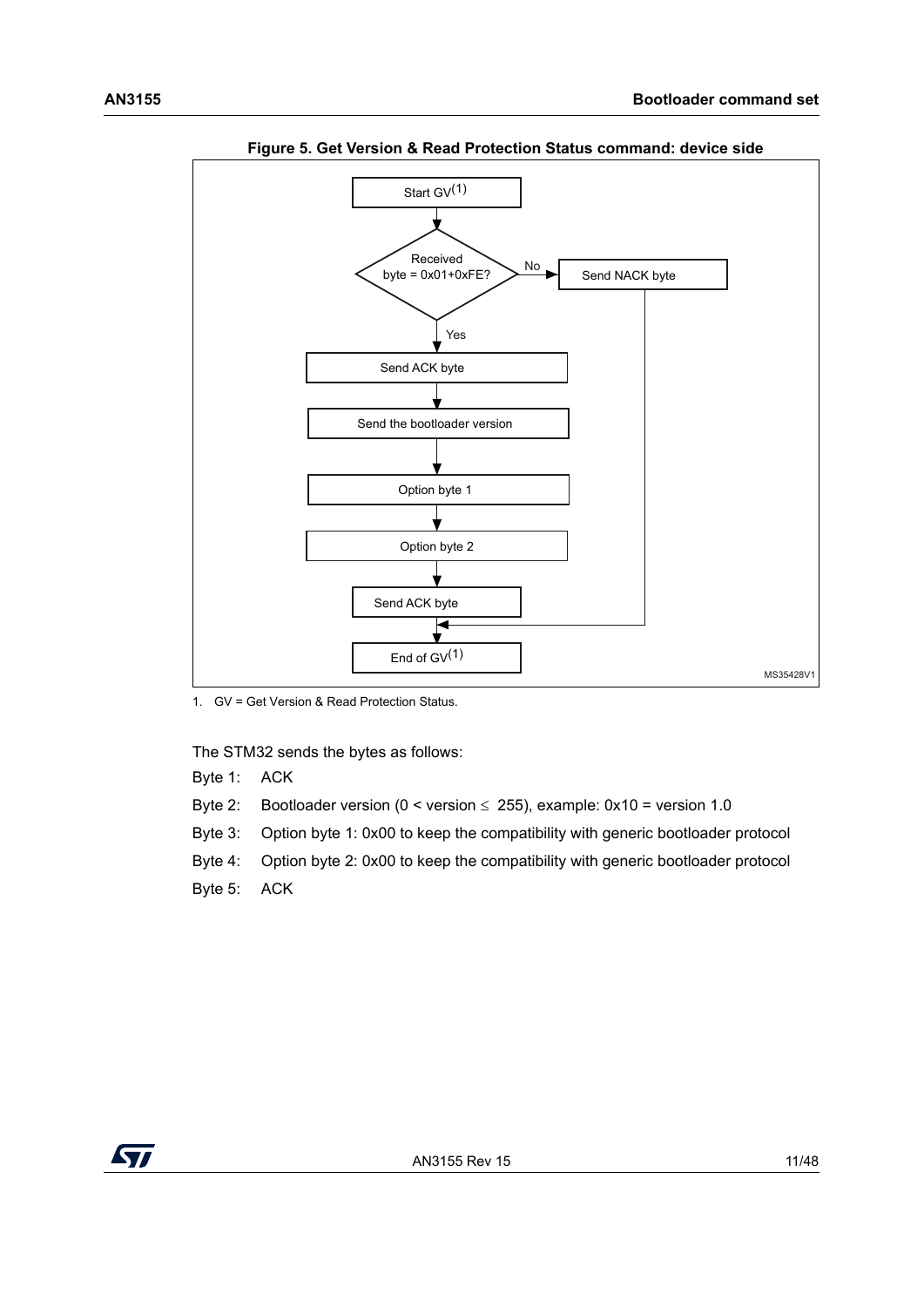#### <span id="page-11-0"></span>**3.3 Get ID command**

The Get ID command is used to get the version of the chip ID (identification). When the bootloader receives the command, it transmits the product ID to the host.

The STM32 device sends the bytes as follows:

Byte 1: ACK

Byte 2:  $N =$  the number of bytes  $- 1$  (N = 1 for STM32), except for current byte and ACKs.

Bytes 3-4:  $PID^{(1)}$  byte 3 = 0x04, byte 4 = 0xXX

Byte 5: ACK

1. PID stands for product ID. Byte 1 is the MSB and byte 2 the LSB of the ID.

<span id="page-11-1"></span>

**Figure 6. Get ID command: host side**

1.  $GID = Get ID$ .

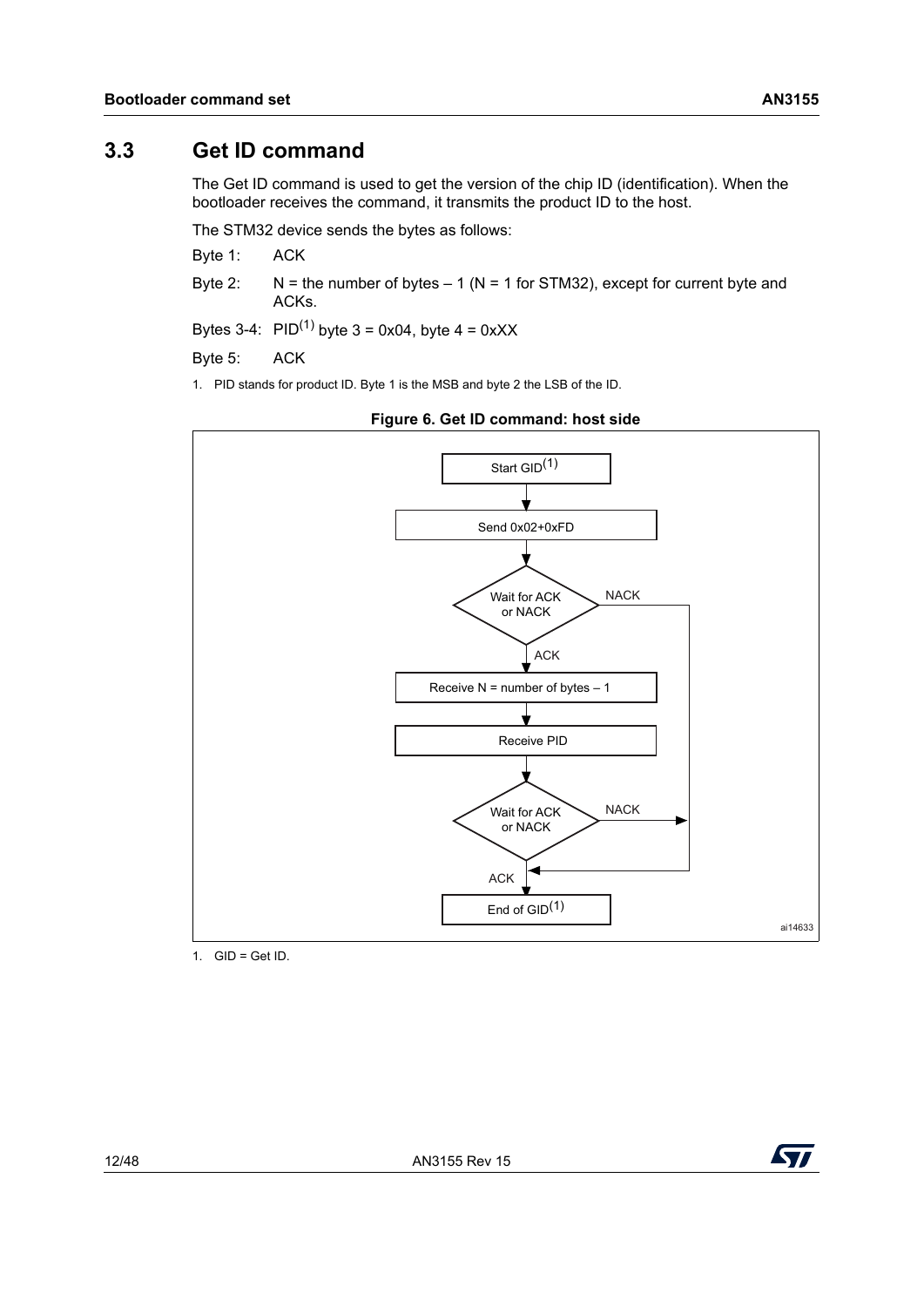<span id="page-12-1"></span>

**Figure 7. Get ID command: device side**

1.  $GID = Get ID$ .

#### <span id="page-12-0"></span>**3.4 Read Memory command**

The Read Memory command is used to read data from any valid memory address (refer to the product datasheets and to AN2606 for more details) in RAM, Flash memory and the information block (system memory or option byte areas).

When the bootloader receives the Read Memory command, it transmits the ACK byte to the application. After the transmission of the ACK byte, the bootloader waits for an address (four bytes, byte 1 is the address MSB and byte 4 is the LSB) and a checksum byte, then it checks the received address. If the address is valid and the checksum is correct, the bootloader transmits an ACK byte, otherwise it transmits a NACK byte and aborts the command.

When the address is valid and the checksum is correct, the bootloader waits for the number of bytes to be transmitted – 1 (N bytes) and for its complemented byte (checksum). If the checksum is correct it then transmits the needed data  $((N + 1)$  bytes) to the application. starting from the received address. If the checksum is not correct, it sends a NACK before aborting the command.

The host sends bytes to the STM32 as follows:

|              | Bytes $1-2$ : $0x11 + 0xEE$                            |
|--------------|--------------------------------------------------------|
| Wait for ACK |                                                        |
|              | Bytes 3 to 6 Start address byte 3: MSB, byte 6: LSB    |
| Byte 7:      | Checksum: XOR (byte 3, byte 4, byte 5, byte 6)         |
| Wait for ACK |                                                        |
| Byte 8:      | The number of bytes to be read $-1$ (0 < N $\le$ 255); |
| Byte 9:      | Checksum: XOR byte 8 (complement of byte 8)            |
|              |                                                        |

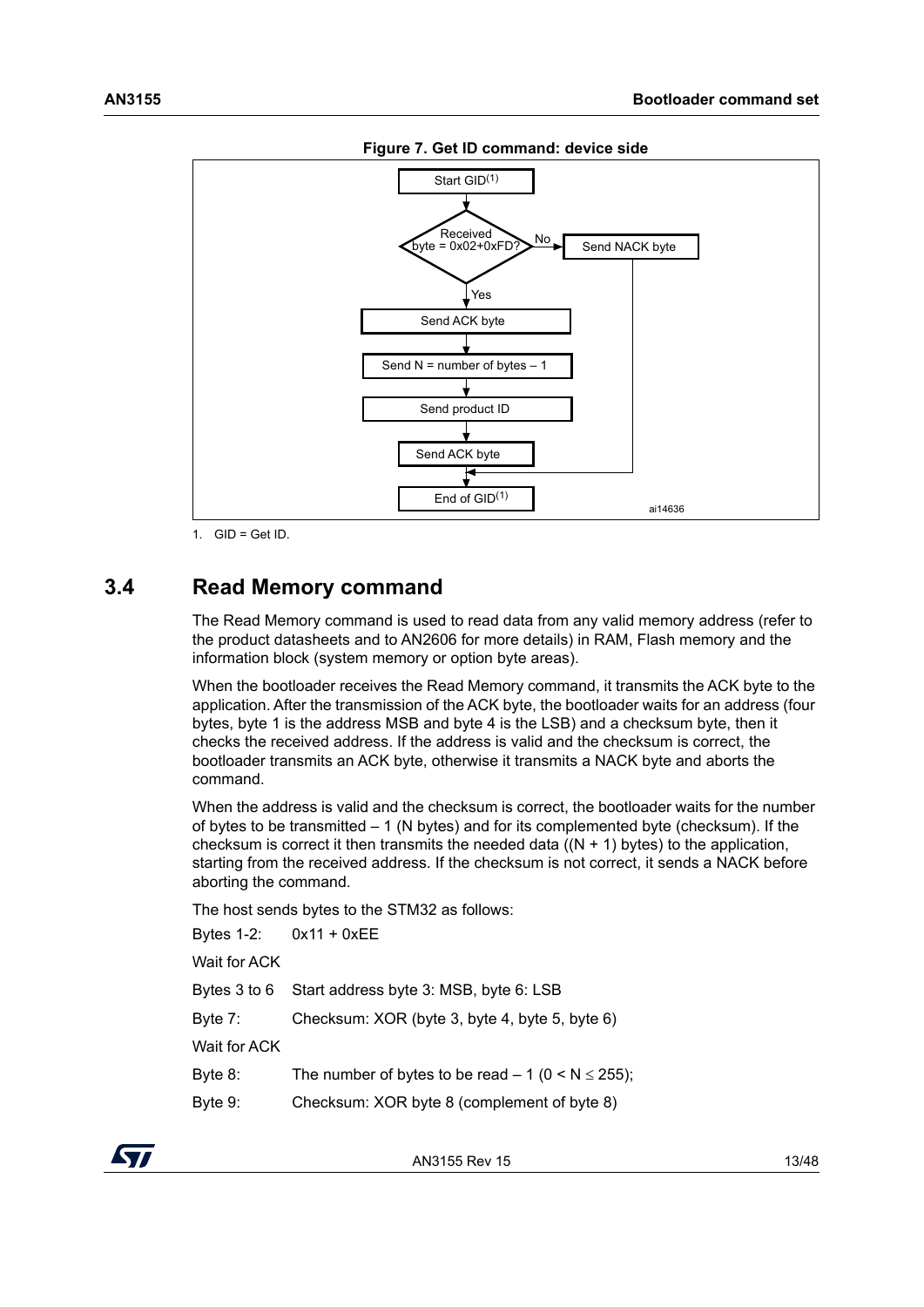<span id="page-13-0"></span>

**Figure 8. Read Memory command: host side**

1. RM = Read Memory.

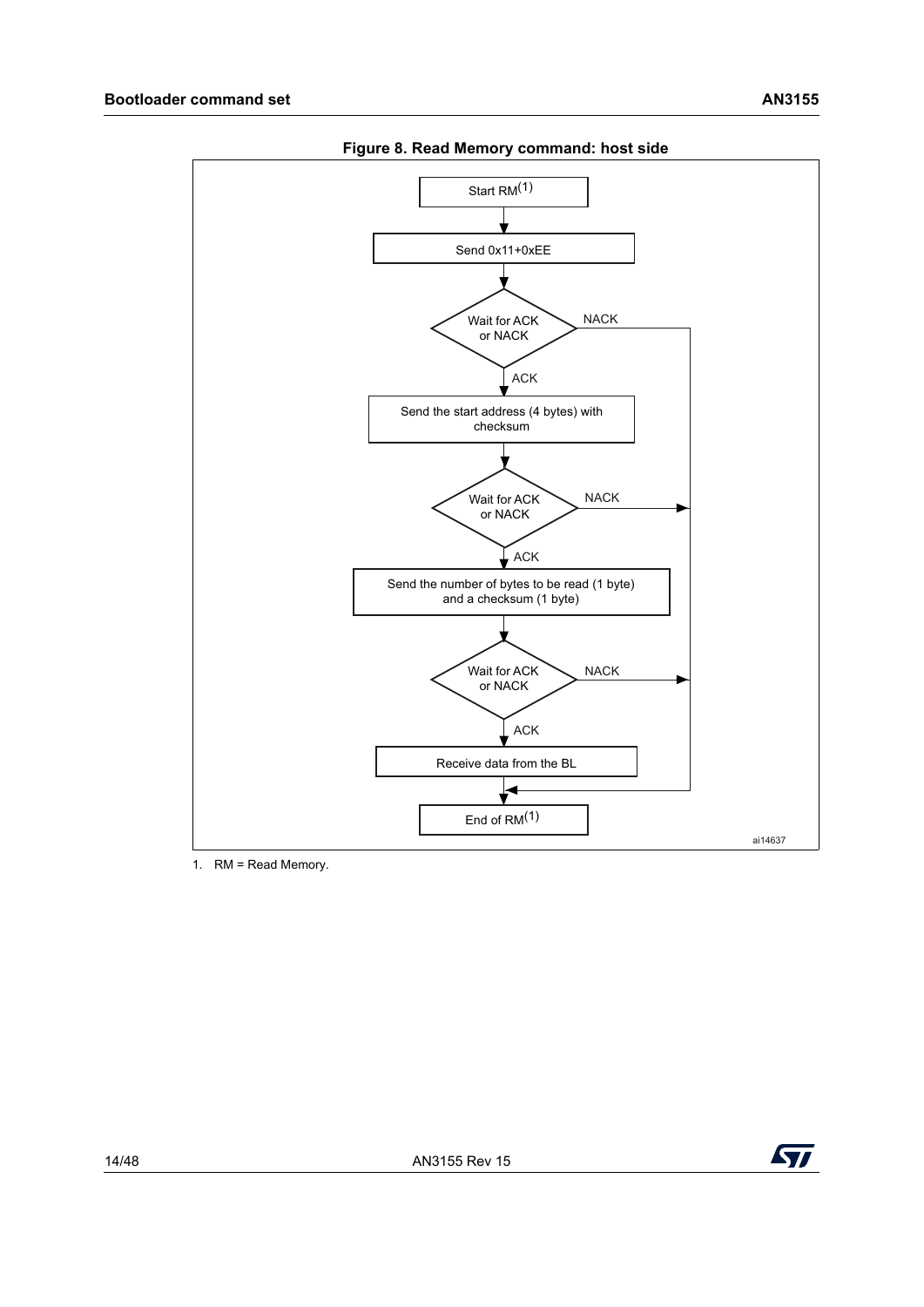*Note: Some products may return two NACKs instead of one when Read protection (RDP) is active (or Read protection level 1 is active). To know if a given product returns one or two NACKs in this situation, refer to the known limitations section relative to that product in AN2606.*

<span id="page-14-0"></span>



1. RM = Read Memory.

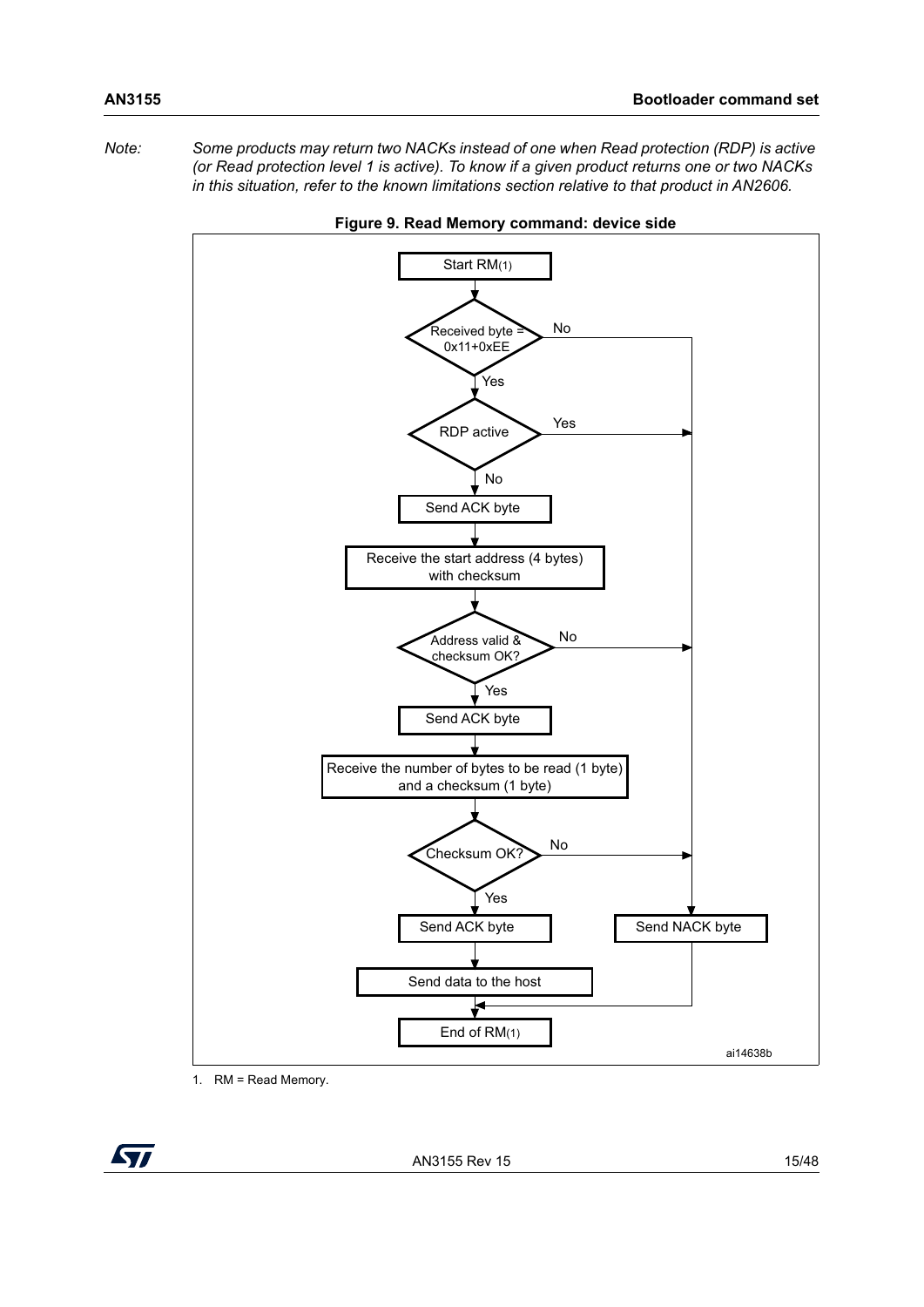<span id="page-15-0"></span>The Go command is used to execute the downloaded code or any other code by branching to an address specified by the application. When the bootloader receives the Go command, it transmits the ACK byte to the application. After the transmission of the ACK byte, the bootloader waits for an address (four bytes, byte 1 is the address MSB and byte 4 is LSB) and a checksum byte, then it checks the received address. If the address is valid and the checksum is correct, the bootloader transmits an ACK byte, otherwise it transmits a NACK byte and aborts the command.

When the address is valid and the checksum is correct, the bootloader firmware

- initializes the registers of the peripherals used by the bootloader to their default reset values
- initializes the main stack pointer of the user application
- jumps to the memory location programmed in the received 'address + 4' (corresponding to the address of the application reset handler). For example if the received address is 0x0800 0000, the bootloader jumps to the memory location programmed at address 0x0800 0004. In general, the host must send the base address where the application to jump to is programmed.

<span id="page-15-1"></span>

#### **Figure 10. Go command: host side**

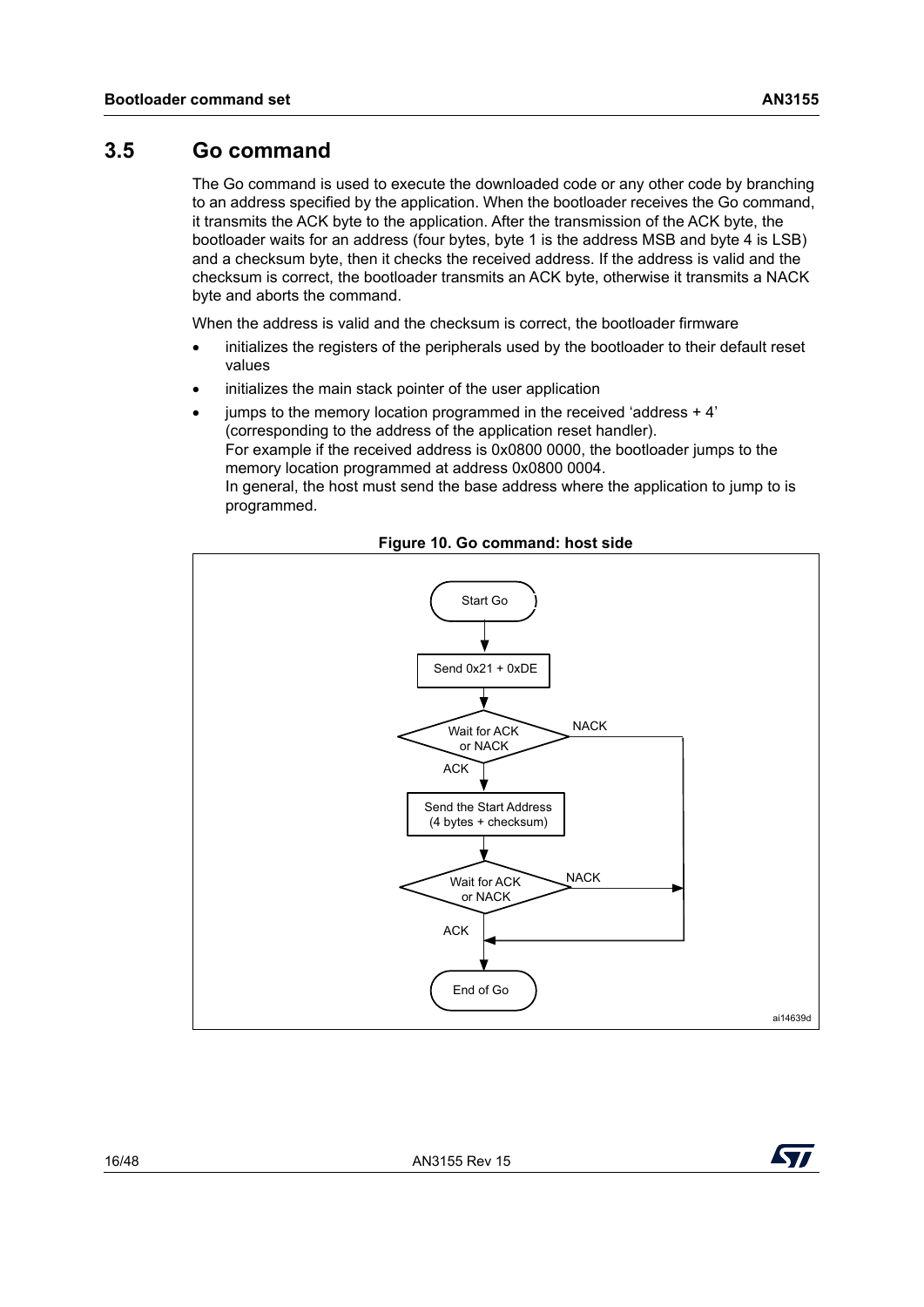*Note: Valid addresses for the Go command are in RAM or Flash memory (refer to STM32 product datasheets and to AN2606 for more details about the valid memory addresses for the used device). All other addresses are considered not valid and are NACK-ed by the device.*

> *When an application is loaded into RAM and then a jump is made to it, the program must be configured to run with an offset to avoid overlapping with the first area used by the bootloader firmware (refer to STM32 product datasheets and to AN2606 for more details about the RAM offset for the used device).*

> *The Jump to the application works only if the user application sets the vector table correctly to point to the application address.*

> *Some products may return two NACKs instead of one when Read protection (RDP) is active (or Read protection level 1 is active). To know if a given product returns one or two NACKs in this situation, refer to the known limitations section relative to that product in AN2606.*

<span id="page-16-0"></span>

**Figure 11. Go command: device side**

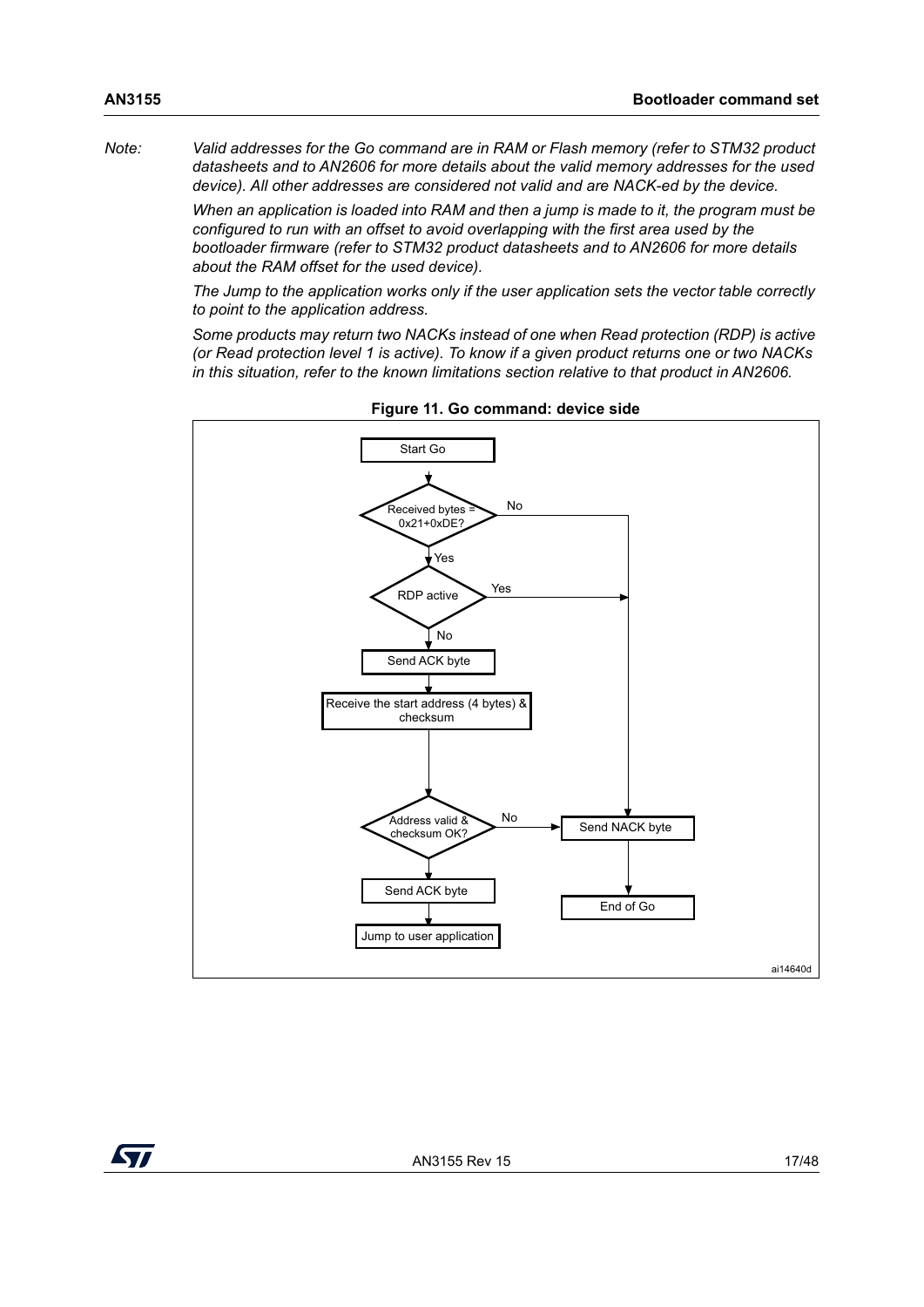|               | The host sends bytes to the STM32 as follows:  |
|---------------|------------------------------------------------|
| Byte 1:       | 0x21                                           |
| Byte 2:       | 0xDE                                           |
| Wait for ACK  |                                                |
| Bytes 3 to 6: | Start address (byte 3: MSB, byte 6: LSB)       |
| Byte 7:       | Checksum: XOR (byte 3, byte 4, byte 5, byte 6) |

#### <span id="page-17-0"></span>**3.6 Write Memory command**

The Write Memory command is used to write data to any valid memory address (see note below) i.e. RAM, Flash memory, or option byte area.

When the bootloader receives the Write Memory command, it transmits the ACK byte to the application. After the transmission of the ACK byte, the bootloader waits for an address (four bytes, byte 1 is the address MSB and byte 4 is the LSB) and a checksum byte, it then checks the received address. For the option byte area, the start address must be the base address of the option byte area (see note below) to avoid writing inopportunely in this area.

If the received address is valid and the checksum is correct, the bootloader transmits an ACK byte, otherwise it transmits a NACK byte and aborts the command. When the address is valid and the checksum is correct, the bootloader

- gets a byte, N, which contains the number of data bytes to be received
- receives the user data ( $(N + 1)$  bytes) and the checksum (XOR of N and of all data bytes)
- programs the user data to memory starting from the received address
- at the end of the command, if the write operation was successful, the bootloader transmits the ACK byte; otherwise it transmits a NACK byte to the application and aborts the command.

The maximum length of the block to be written for the STM32 is 256 bytes.

If the Write Memory command is issued to the option byte area, all bytes are erased before writing the new values, and at the end of the command the bootloader generates a system reset to take into account the new configuration of the option bytes.

*Note: When writing to the RAM, user must not overlap the first area used by the bootloader firmware.*

> *No error is returned when performing write operations on write-protected sectors.No error is returned when the start address is invalid.*

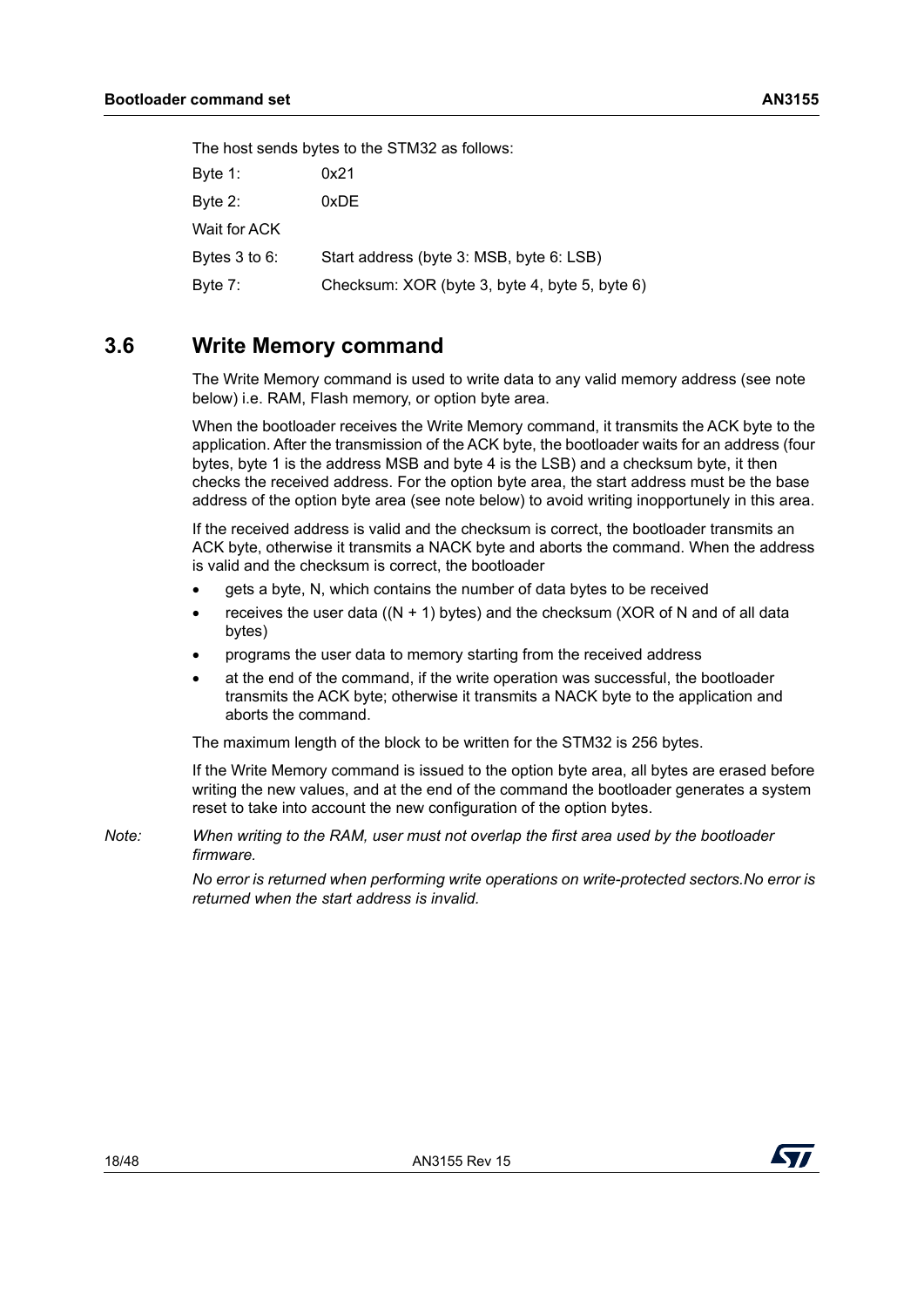<span id="page-18-0"></span>

**Figure 12. Write Memory command: host side**

- 1. WM = Write Memory.
- 2. N+1 must be a multiple of 4.
- *Note: Some products may return two NACKs instead of one when Read protection (RDP) is active (or Read protection level 1 is active). To know if a given product returns one or two NACKs in this situation, refer to the known limitations section relative to that product in AN2606.*

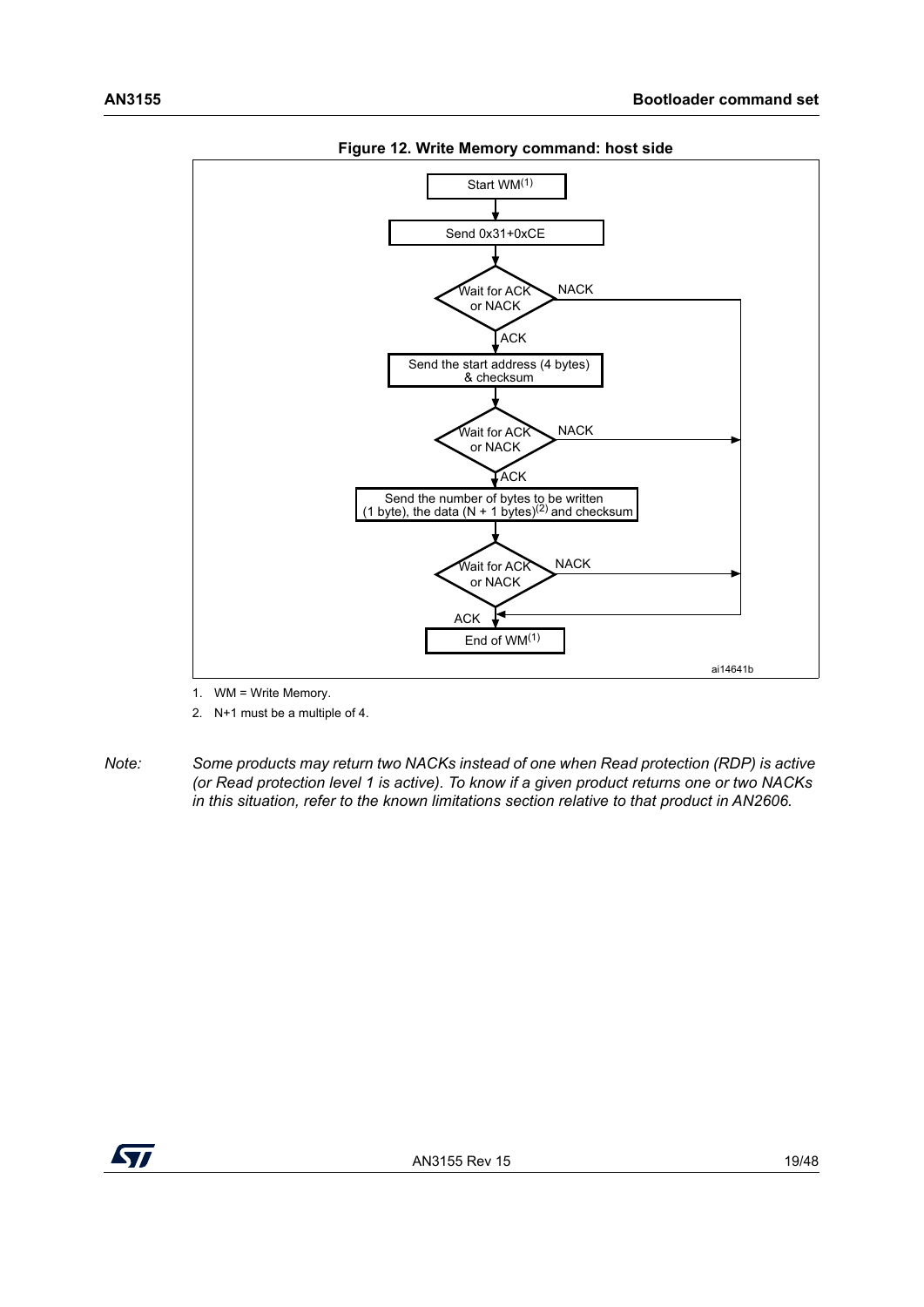<span id="page-19-0"></span>

**Figure 13. Write Memory command: device side**

- 1. WM = Write Memory.
- 2. N+1 must be a multiple of 4.
- 3. System reset is called only for some STM32 BL (STM32F0/F2/F4/F7) and some STM32L4 (STM32L412xx/422xx, STM32L43xxx/44xxx, STM32L45xxx/46xxx) products. In all other STM32 products no system reset is called.

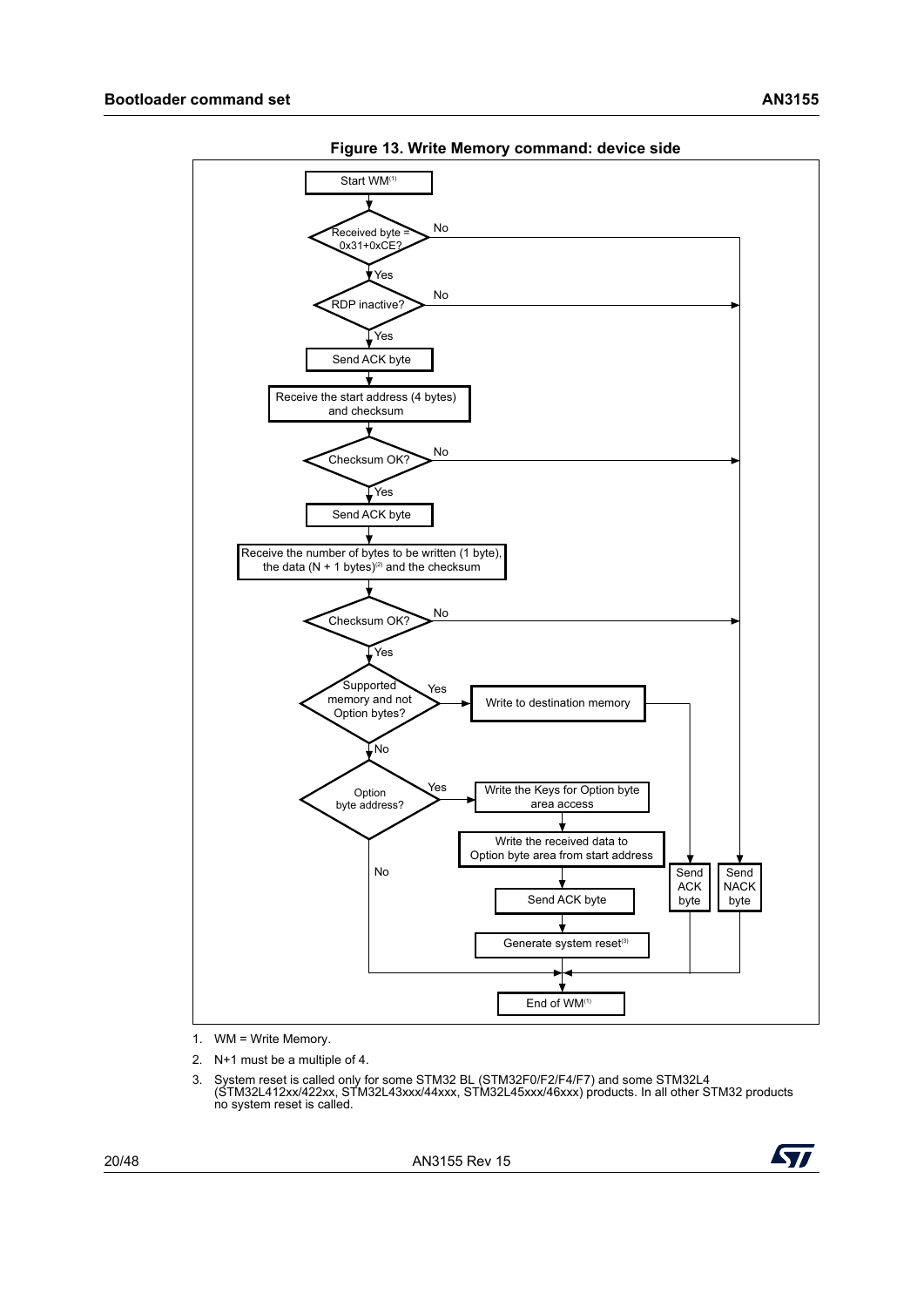The host sends the bytes to the STM32 as follows: Byte 1: 0x31 Byte 2: 0xCE Wait for ACK Bytes 3 to 6: Start address (byte 3: MSB, byte 6: LSB) Byte 7: Checksum: XOR (byte3, byte4, byte5, byte6) Wait for ACK Byte 8: Number of bytes to be received  $(0 < N \le 255)$ N +1 data bytes: Max 256 bytes Checksum byte: XOR (N, N+1 data bytes)

#### <span id="page-20-0"></span>**3.7 Erase Memory command**

The Erase Memory command allows the host to erase Flash memory pages. When the bootloader receives the Erase Memory command, it transmits the ACK byte to the host. After the transmission of the ACK byte, the bootloader receives one byte (number of pages to be erased), the Flash memory page codes and a checksum byte; if the checksum is correct the bootloader erases the memory and sends an ACK byte to the host, otherwise it sends a NACK byte to the host and the command is aborted.

Erase Memory command specifications:

- 1. The bootloader receives a byte that contains N, the number of pages to be erased 1. N = 255 is reserved for global erase requests. For  $0 \le N \le 254$ , N + 1 pages are erased.
- 2. The bootloader receives  $(N + 1)$  bytes, each byte containing a page number.
- *Note: No error is returned when performing erase operations on write protected sectors.*

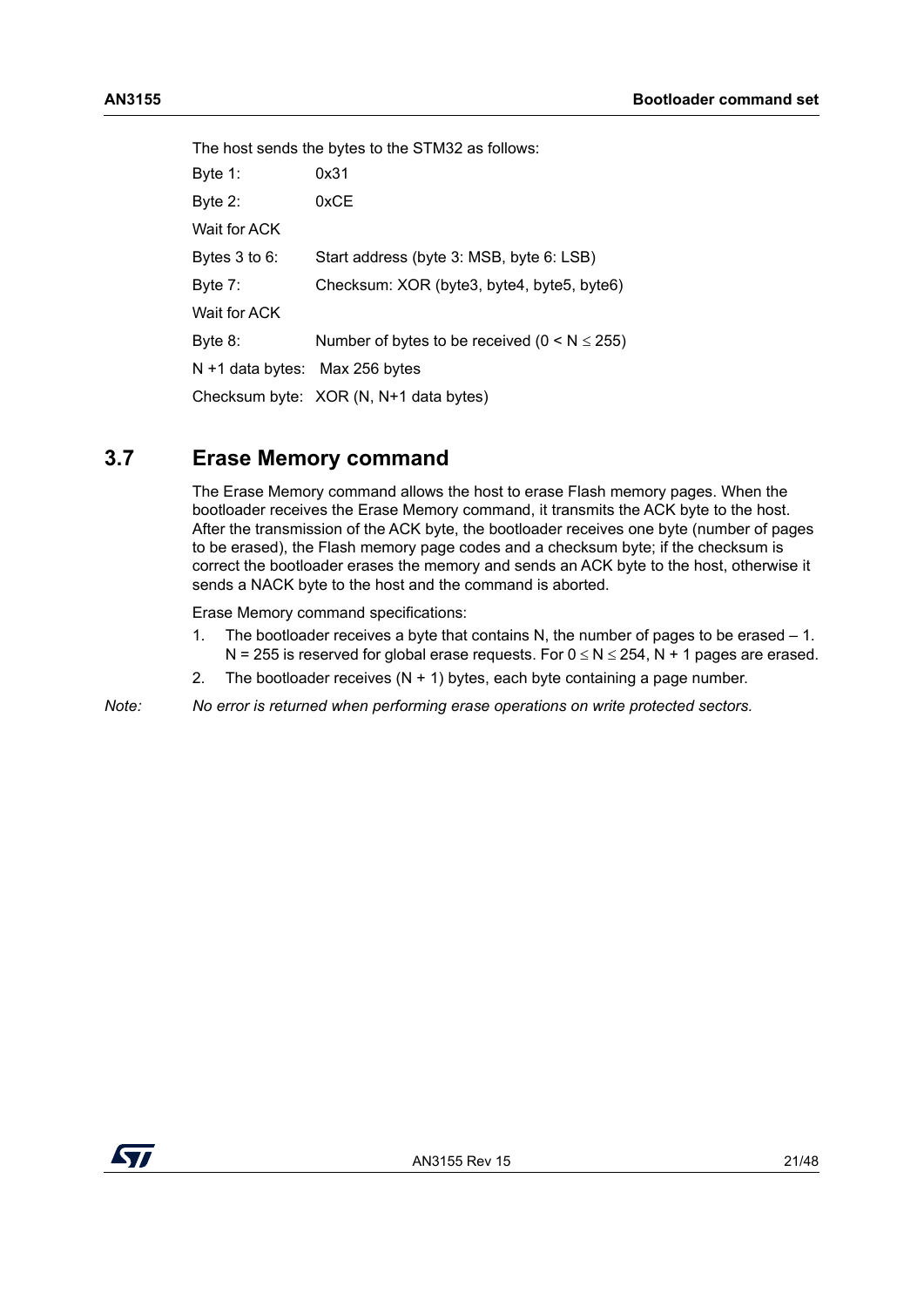<span id="page-21-0"></span>

**Figure 14. Erase Memory command: host side**

1. ER = Erase Memory.

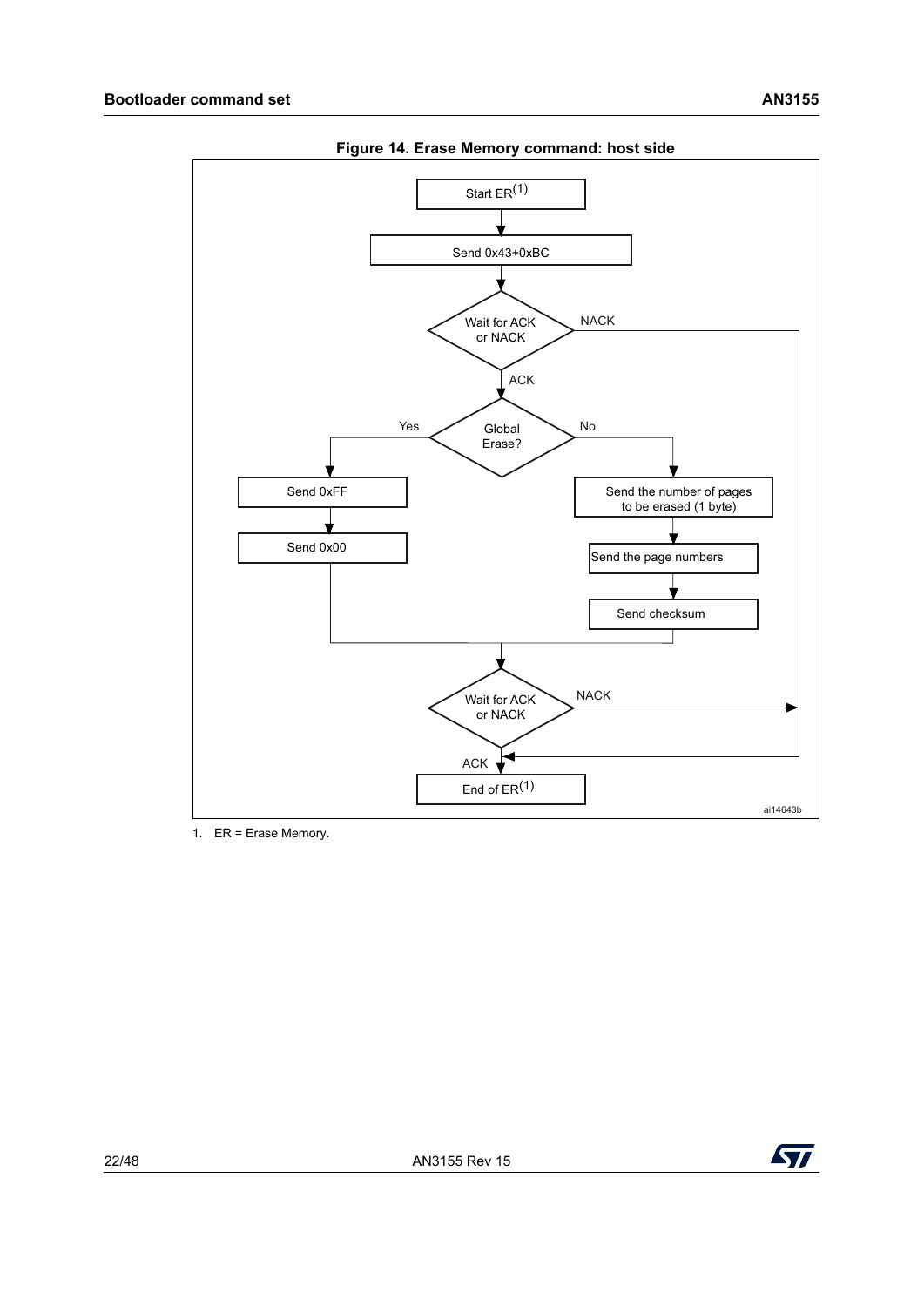<span id="page-22-0"></span>

**Figure 15. Erase Memory command: device side**

1. ER = Erase Memory.

*Note: After sending the erase memory command and its checksum, if the host sends 0xFF followed by data different from 0x00, the mass erase is not performed but an ACK is sent by the device.*

> The host sends bytes to the STM32 as follows: Byte 1: 0x43 Byte 2: 0xBC Wait for ACK

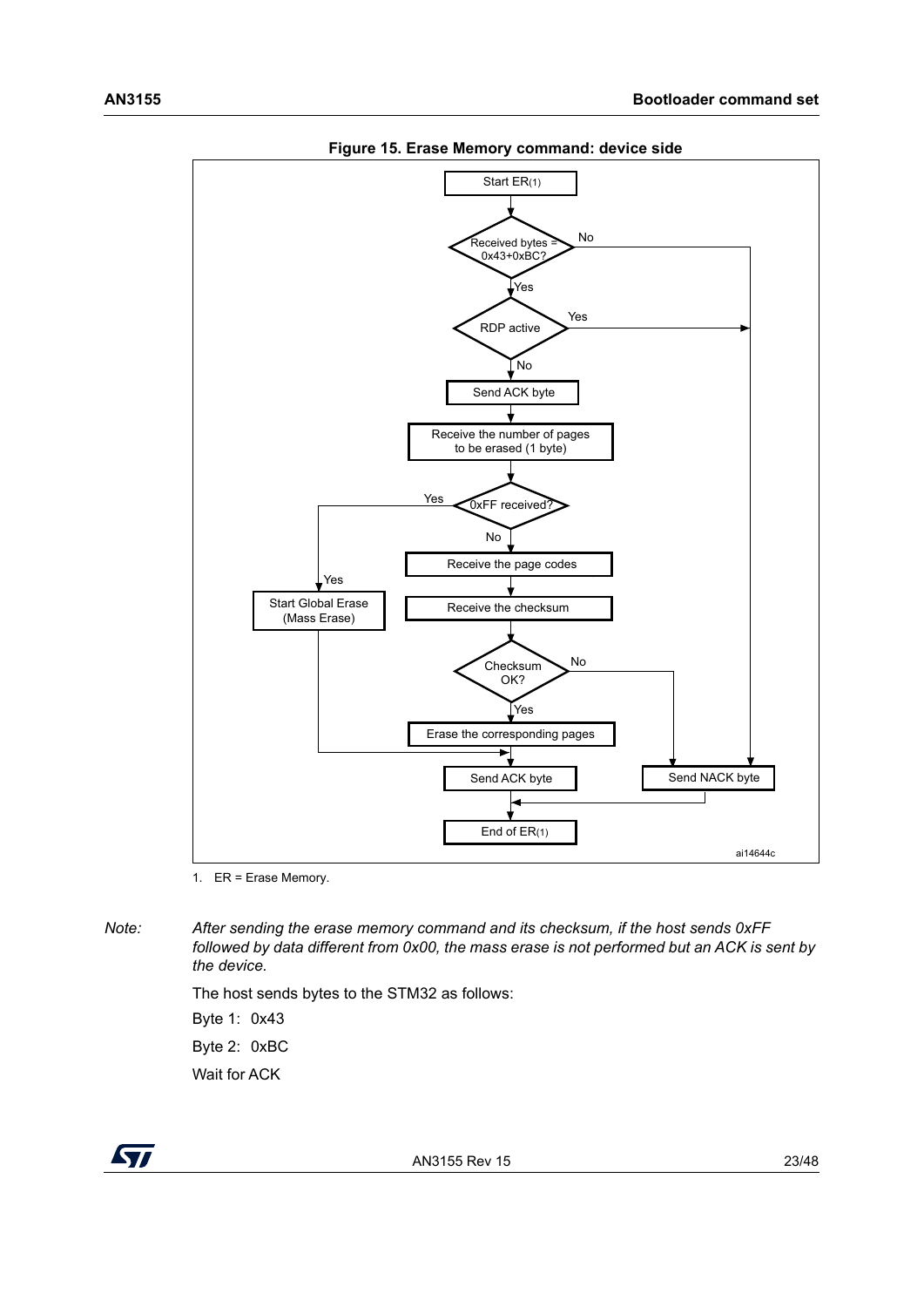- Byte 3: 0xFF or number of pages to be erased  $-1$  ( $0 \le N \le$  maximum number of pages)
- Byte 4:  $0x00$  (in case of global erase) or  $((N + 1)$  bytes (page numbers) and then checksum XOR (N, N+1 bytes))

### <span id="page-23-0"></span>**3.8 Extended Erase Memory command**

The Extended Erase Memory command allows the host to erase Flash memory pages using two bytes addressing mode. When the bootloader receives the Extended Erase Memory command, it transmits the ACK byte to the host. After the transmission of the ACK byte, the bootloader receives two bytes (number of pages to be erased), the Flash memory page codes (each one coded on two bytes, MSB first) and a checksum byte (XOR of the sent bytes); if the checksum is correct, the bootloader erases the memory and sends an ACK byte to the host. Otherwise it sends a NACK byte to the host and the command is aborted.

Extended Erase Memory command specifications:

- 1. The bootloader receives one half-word (two bytes) that contains N, the number of pages to be erased:
	- a) For N = 0xFFFY (where Y is from 0 to F) special erase is performed:
		- 0xFFFF for global mass erase
		- 0xFFFE for bank 1 mass erase
		- 0xFFFD for bank 2 mass erase
		- Codes from 0xFFFC to 0xFFF0 are reserved
	- b) For other values where  $0 \le N <$  maximum number of pages: N + 1 pages are erased.
- 2. The bootloader receives:
	- a) In the case of a special erase, one byte: checksum of the previous bytes:
		- 0x00 for 0xFFFF
		- 0x01 for 0xFFFE
		- 0x02 for 0xFFFD
	- a) In the case of N+1 page erase, the bootloader receives  $(2 \times (N + 1))$  bytes, each half-word containing a page number (coded on two bytes, MSB first). Then all previous byte checksums (in one byte).

*Note: No error is returned when performing erase operations on write-protected sectors. The maximum number of pages is relative to the product and must be respected.*

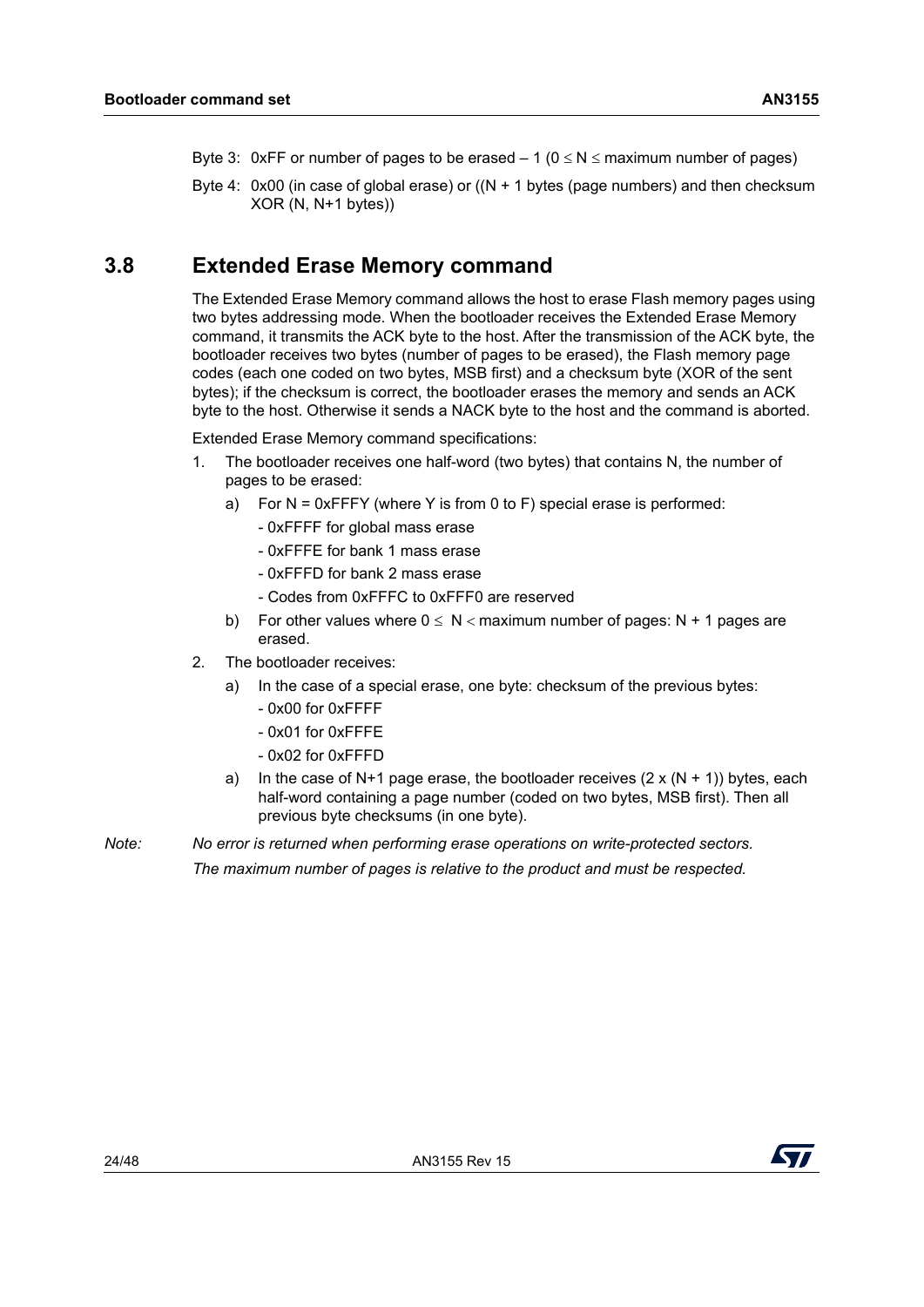<span id="page-24-0"></span>

**Figure 16. Extended Erase Memory command: host side**

1. EER = Extended Erase Memory

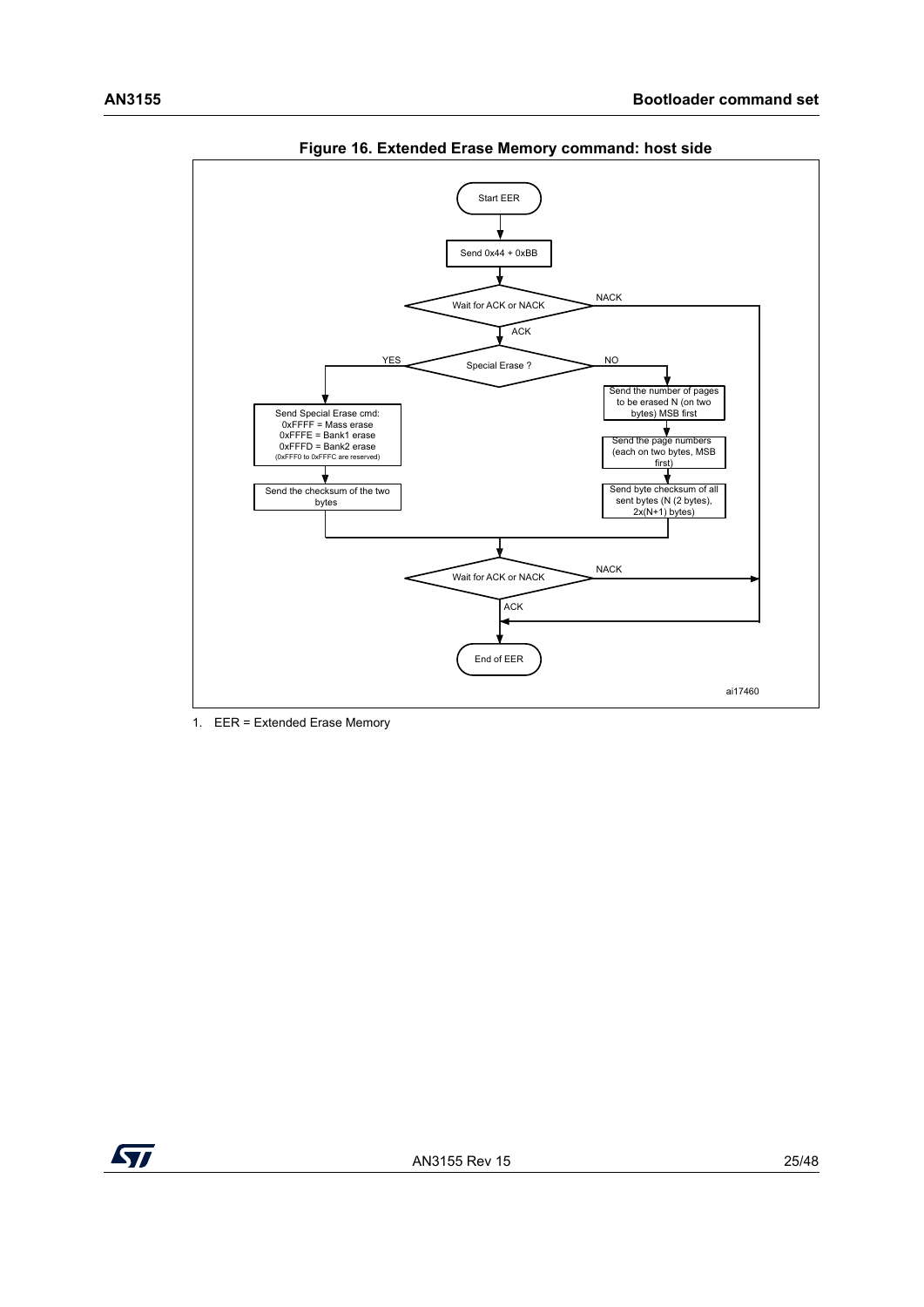<span id="page-25-0"></span>

**Figure 17. Extended Erase Memory command: device side**

1. EER = Extended Erase Memory.

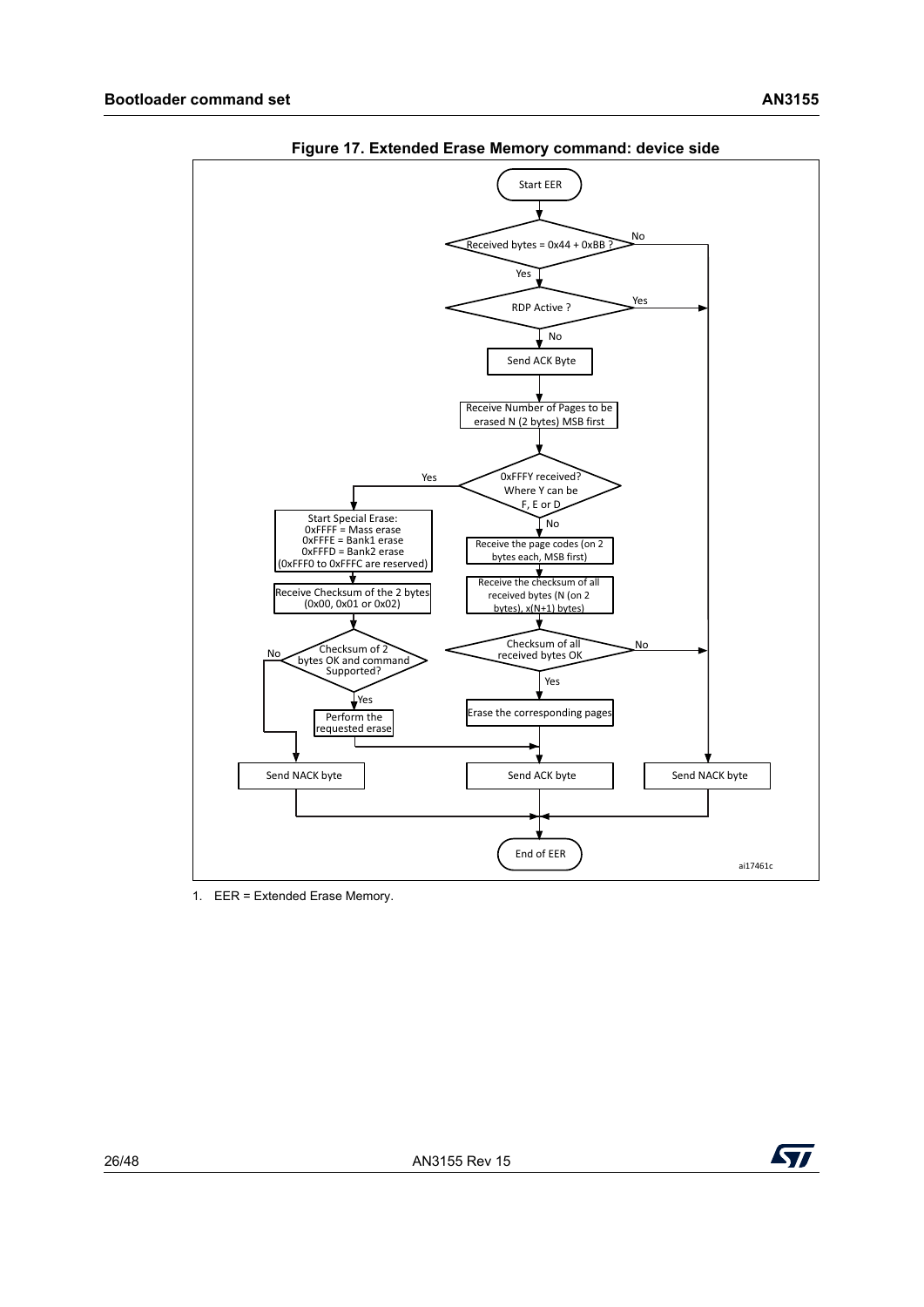The host sends the bytes to the STM32 as follows:

Byte 1: 0x44

Byte 2: 0xBB

Wait for ACK

Bytes 3-4: – Special erase (0xFFFF, 0xFFFE or 0xFFFD)

OR

- Number of pages to be erased (N+1 where:  $0 \le N <$  Maximum number of pages).
- Remaining bytes – Checksum of Bytes 3-4 in case of special erase (0x00 if 0xFFFFor 0x01 if 0xFFFE or 0x02 if 0xFFFD)

OR

 $-$  (2 x (N + 1)) bytes (page numbers coded on two bytes MSB first) and then the checksum for bytes 3-4 and all the following bytes)

### <span id="page-26-0"></span>**3.9 Write Protect command**

The Write Protect command is used to enable the write protection for some or all Flash memory sectors. When the bootloader receives the Write Protect command, it transmits the ACK byte to the host. After the transmission of the ACK byte, the bootloader waits for the number of bytes to be received (sectors to be protected) and then receives the Flash memory sector codes from the application.

At the end of the Write Protect command, the bootloader transmits the ACK byte and generates a system reset to take into account the new configuration of the option byte.

*Note: Refer to STM32 product datasheets and to AN2606 for more details about the sector size for the used device.*

The Write Protect command sequence is as follows:

- the bootloader receives one byte that contains N, the number of sectors to be write-protected  $-1$  ( $0 \le N \le 255$ )
- the bootloader receives  $(N + 1)$  bytes, each byte contains a sector code
- *Note: The total number of sectors and the sector number to be protected are not checked, this means that no error is returned when a command is passed with a wrong number of sectors to be protected or a wrong sector number.*

*If a second Write Protect command is executed, the Flash memory sectors been protected by the first command become unprotected, and only the sectors passed within the second Write Protect command become protected.*

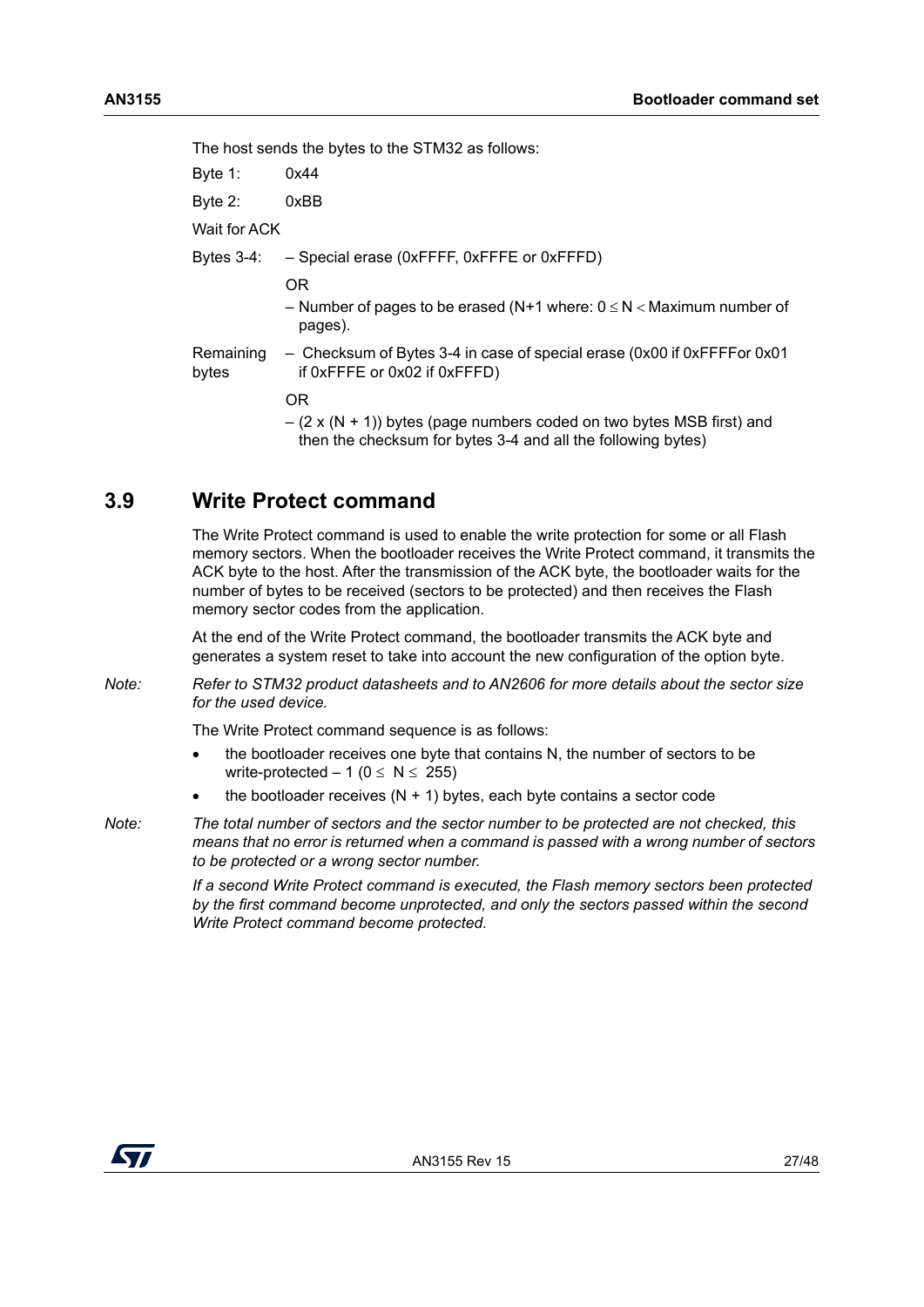<span id="page-27-0"></span>

**Figure 18. Write Protect command: host side**

1. WP = Write Protect.

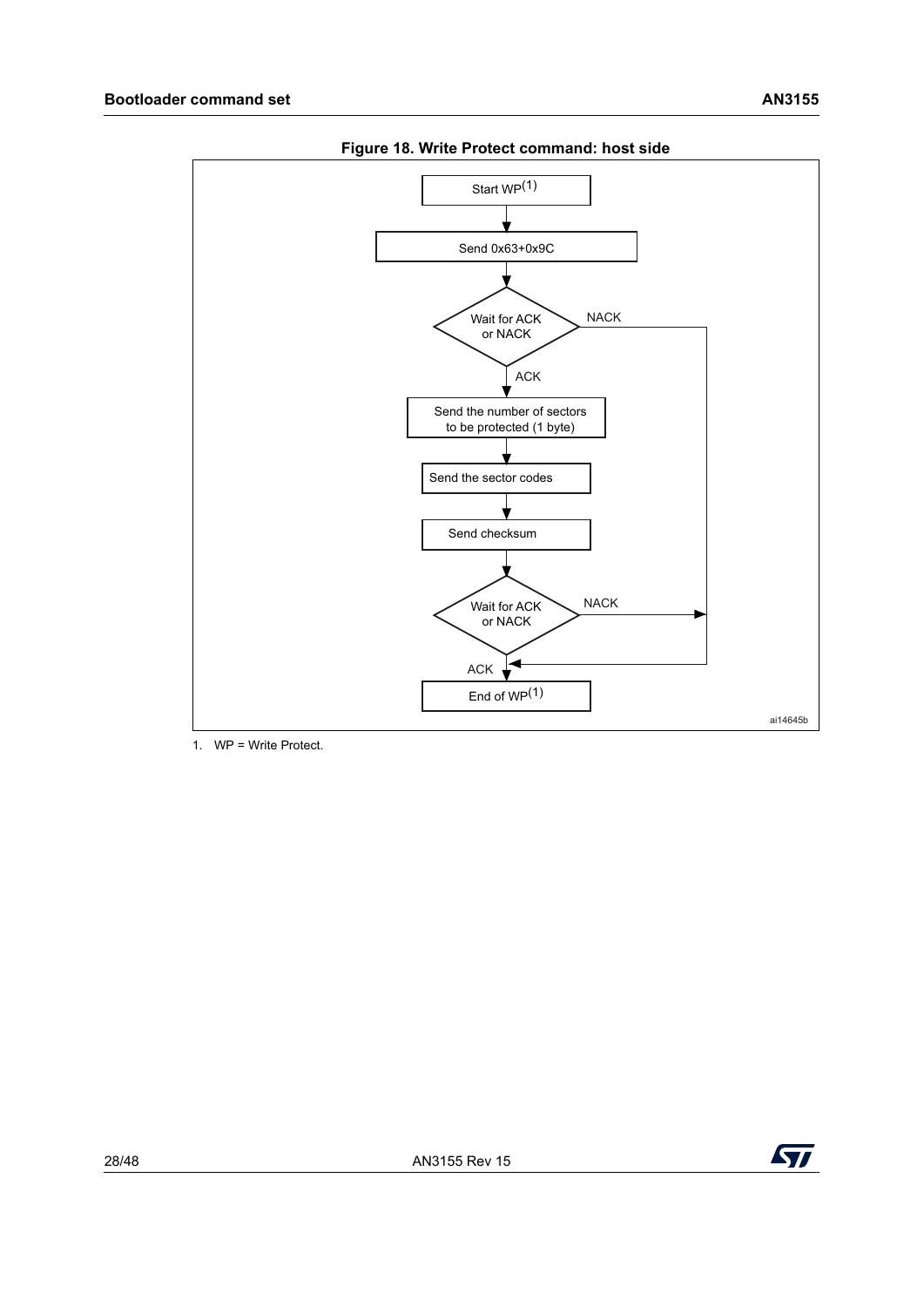<span id="page-28-0"></span>

**Figure 19. Write Protect command: device side**

1. WP = Write Protect.

2. System reset is called only for some STM32 BL (STM32F0/F2/F4/F7) and some STM32L4 (STM32L412xx/422xx, STM32L43xxx/44xxx, STM32L45xxx/46xxx) products. In all other STM32 products no system reset is called.

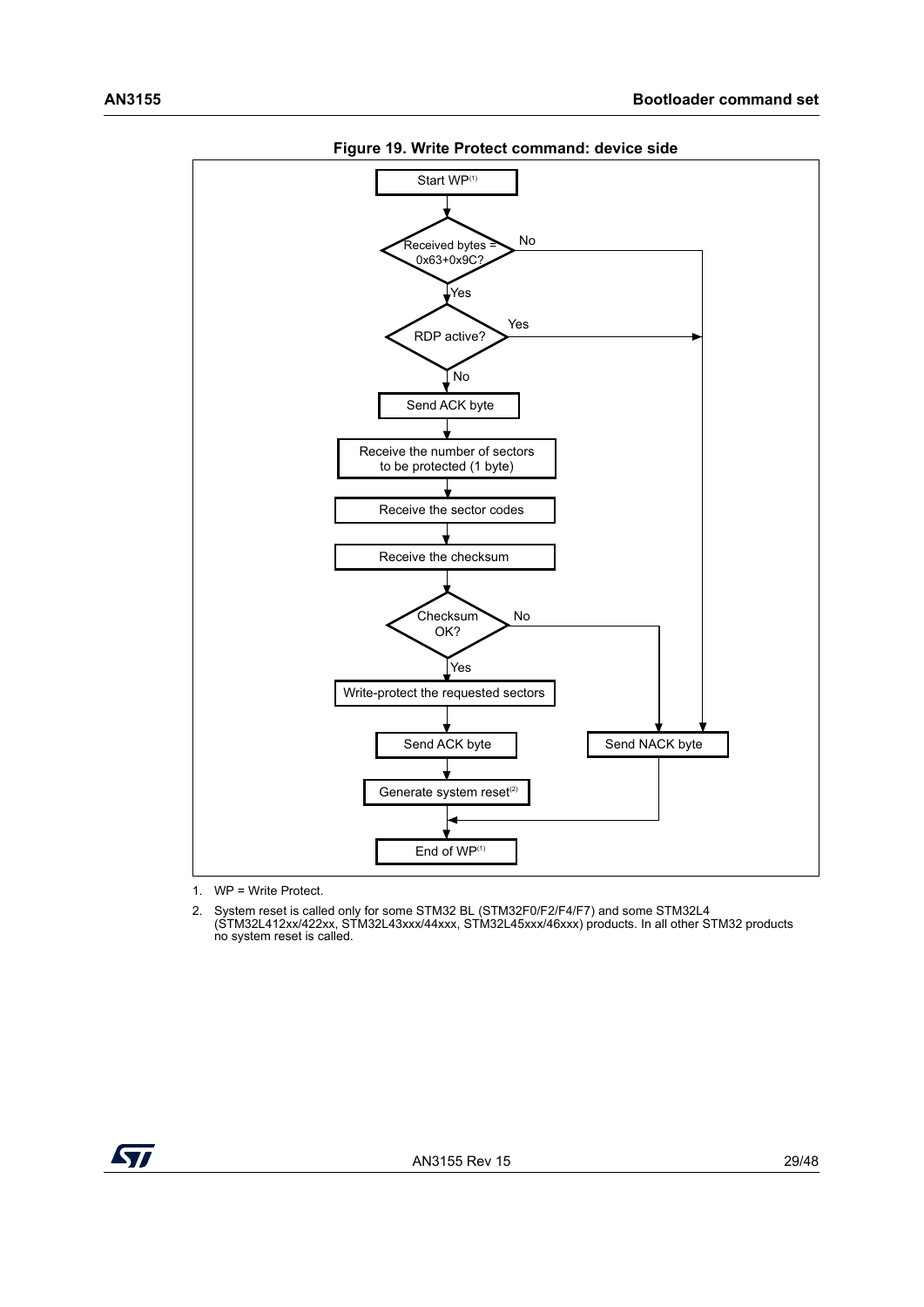<span id="page-29-0"></span>The Write Unprotect command is used to disable the write protection of all the Flash memory sectors. When the bootloader receives the Write Unprotect command, it transmits the ACK byte to the host. After the transmission of the ACK byte, the bootloader disables the write protection of all the Flash memory sectors. After the unprotection operation the bootloader transmits the ACK byte.

At the end of the Write Unprotect command, the bootloader transmits the ACK byte and generates a system reset to take into account the new configuration of the option byte.

<span id="page-29-1"></span>

**Figure 20. Write Unprotect command: host side**

1. WPUN = Write Unprotect.

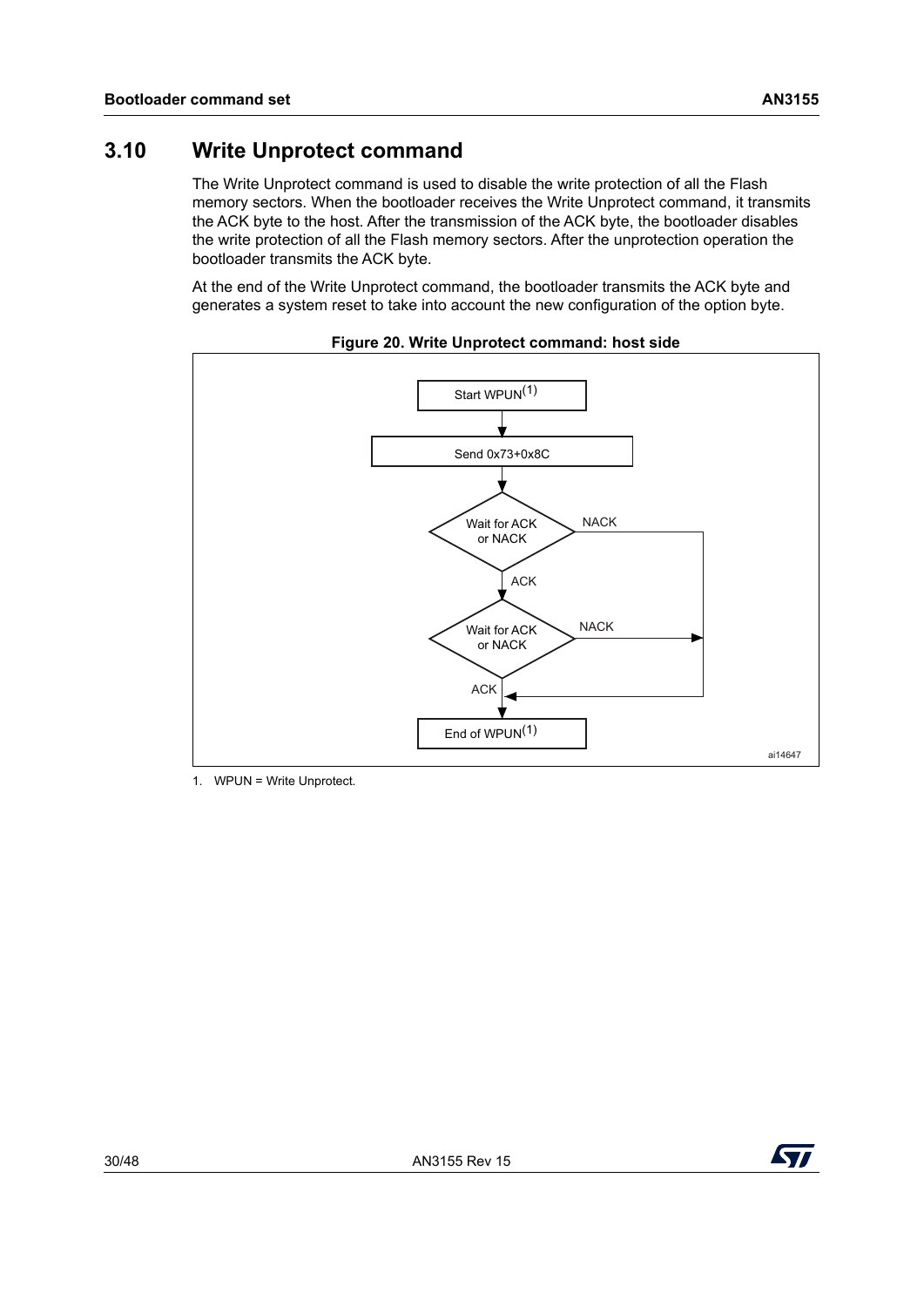<span id="page-30-1"></span>



1. WPUN = Write Unprotect.

2. System reset is called only for some STM32 BL (STM32F0/F2/F4/F7) and some STM32L4 (STM32L412xx/422xx, STM32L43xxx/44xxx, STM32L45xxx/46xxx) products. In all other STM32 products no system reset is called.

### <span id="page-30-0"></span>**3.11 Readout Protect command**

The Readout Protect command is used to enable the Flash memory read protection. When the bootloader receives the Readout Protect command, it transmits the ACK byte to the host. After the transmission of the ACK byte, the bootloader enables the read protection for the Flash memory.

At the end of the Readout Protect command, the bootloader transmits the ACK byte and generates a system reset to take into account the new configuration of the option byte.

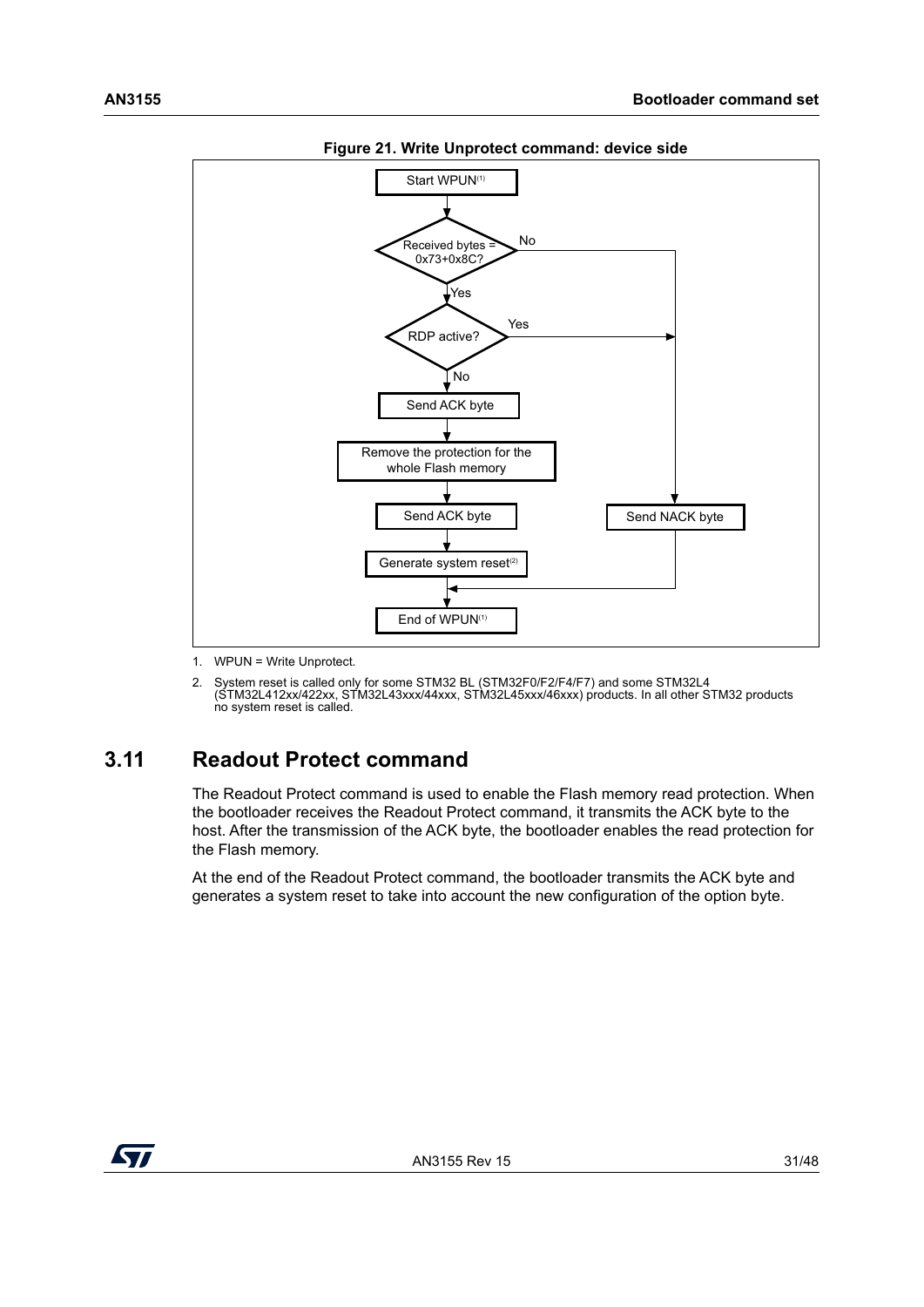<span id="page-31-0"></span>

**Figure 22. Readout Protect command: host side**

1. RDP\_PRM = Readout Protect.

<span id="page-31-1"></span>

#### **Figure 23. Readout Protect command: device side**

- 1. RDP\_PRM = Readout Protect.
- 2. System reset is called only for some STM32 BL (STM32F0/F2/F4/F7) and some STM32L4 (STM32L412xx/422xx, STM32L43xxx/44xxx, STM32L45xxx/46xxx) products. In all other STM32 products no system reset is called.

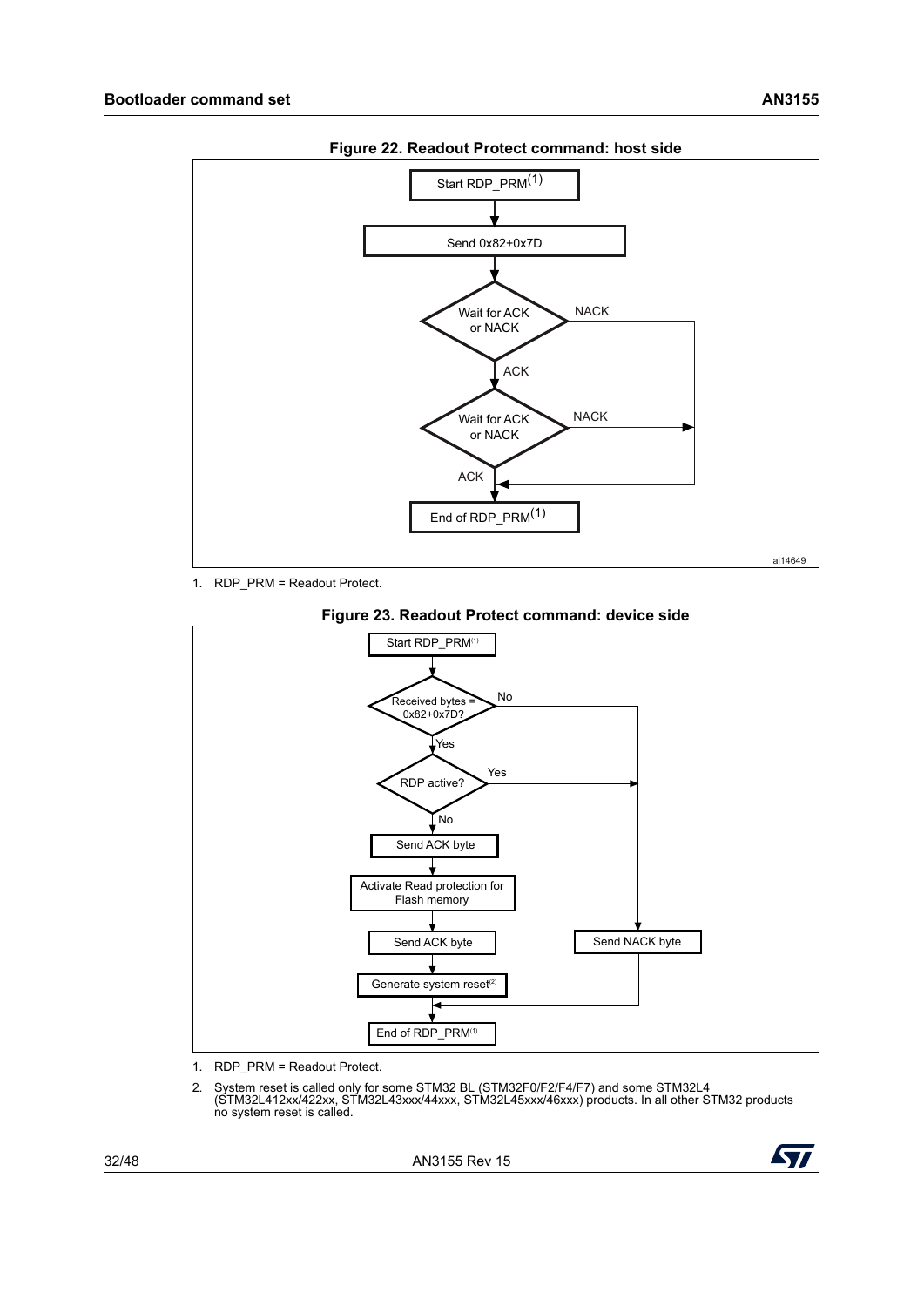### <span id="page-32-0"></span>**3.12 Readout Unprotect command**

The Readout Unprotect command is used to disable the Flash memory read protection. When the bootloader receives the Readout Unprotect command, it transmits the ACK byte to the host. After the transmission of the ACK byte, the bootloader erases all the Flash memory sectors and disables the read protection for the whole Flash memory. If the erase operation is successful, the bootloader deactivates the RDP.

If the erase operation is unsuccessful, the bootloader transmits a NACK and the read protection remains active.

At the end of the Readout Unprotect command, the bootloader transmits an ACK and generates a system reset to take into account the new configuration of the option byte.

<span id="page-32-2"></span>*Note: For most STM32 products, the readout unprotect operation induces a mass erase of the Flash memory, so the Host has to wait sufficient time after the second ACK and before restarting connection. To know how much time this operation takes, refer to the mass erase time (when specified) in the product datasheet.* 

<span id="page-32-1"></span>

#### **Figure 24. Readout Unprotect command: host side**

1. RDU\_PRM = Readout Unprotect.

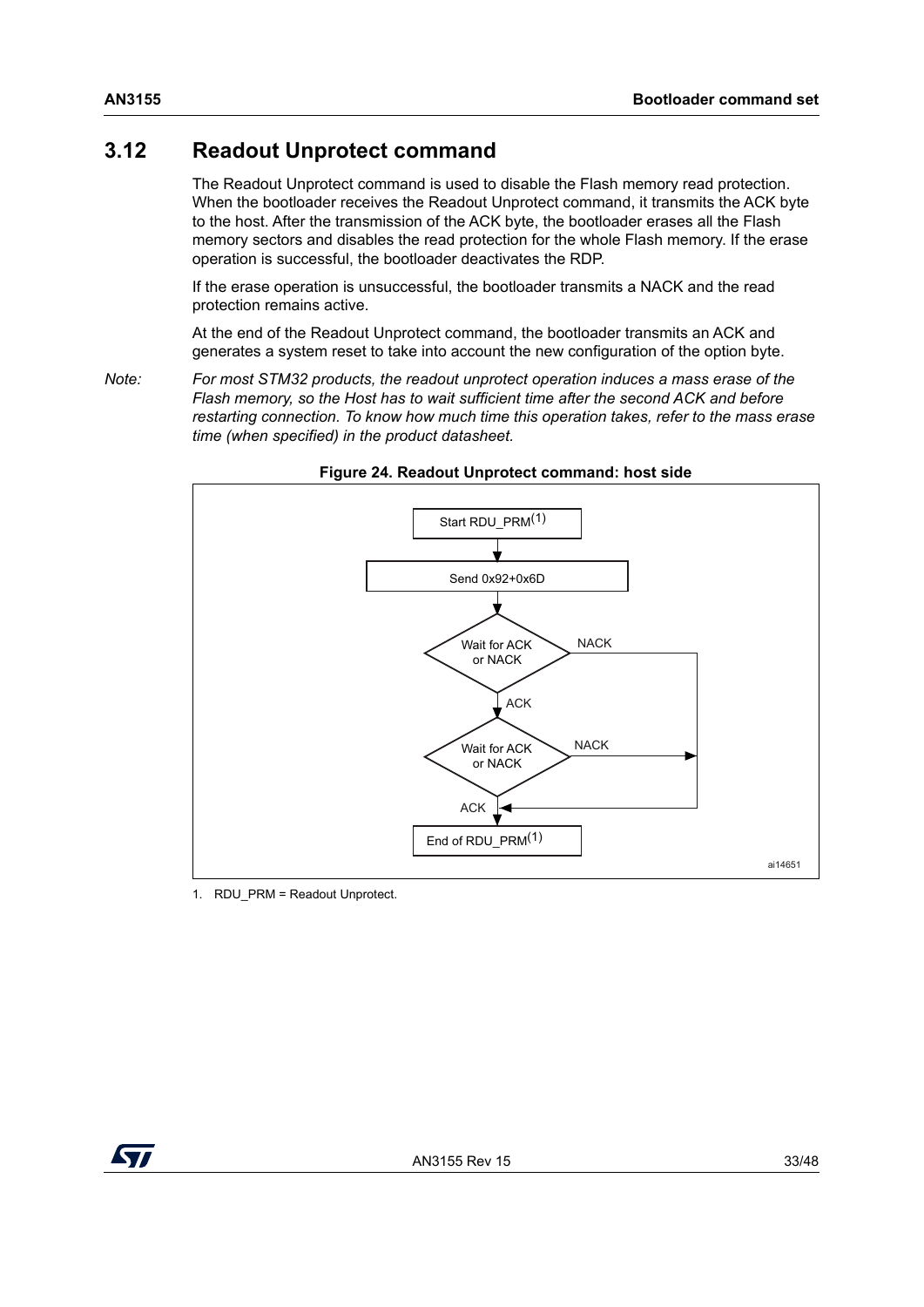<span id="page-33-0"></span>

**Figure 25. Readout Unprotect command: device side**

1. RDU\_PRM = Readout Unprotect.

2. System reset is called only for some STM32 BL (STM32F0/F2/F4/F7) and some STM32L4 (STM32L412xx/422xx, STM32L43xxx/44xxx, STM32L45xxx/46xxx) products. In all other STM32 products no system reset is called.

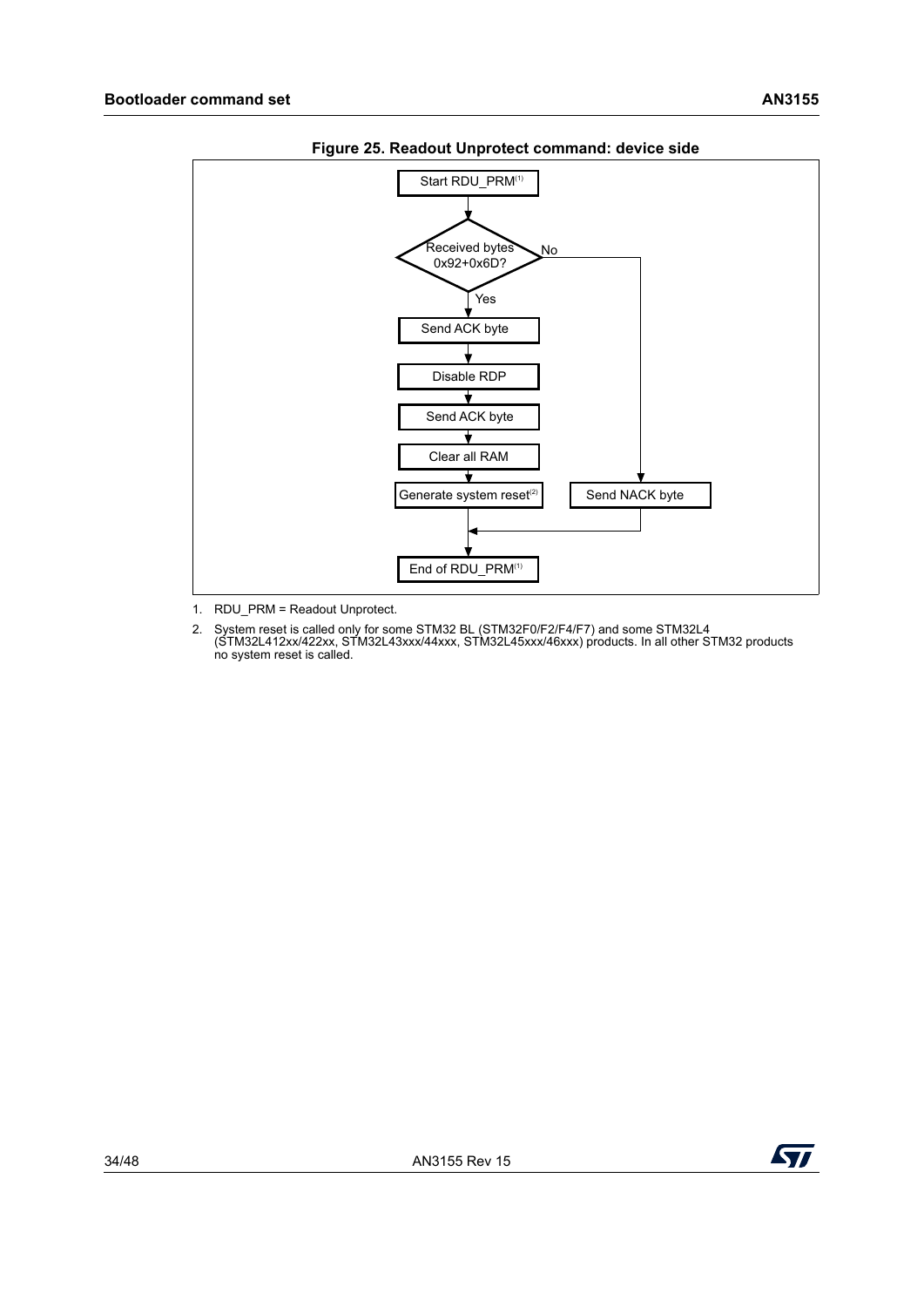#### <span id="page-34-0"></span>**3.13 Get Checksum command**

The Get Checksum command is used to compute a CRC value on a given memory area.

The memory area size must be a multiple of 32 bits (4 bytes).

When the bootloader receives the Get Checksum command, it transmits the ACK byte to the application.

After the transmission of the ACK byte the bootloader waits for an address (four bytes, byte 1 is the MSB and byte 4 is the LSB) with a checksum byte, then it checks the received address.

If the address is valid and the checksum is correct, the bootloader transmits an ACK byte, otherwise it transmits a NACK byte and aborts the command.

When the address is valid and the checksum is correct, the bootloader waits for the size of the memory area that is expressed in 32-bit words (4 bytes) number and their complement byte (checksum).

If the checksum is not correct, the bootloader sends a NACK before aborting the command.

If the checksum is correct, the bootloader checks that the area size is different than 0 and that it does not exceed the size of the memory.

If the memory size is correct, the bootloader sends ACK byte to the application.

When the memory size is valid and the checksum is correct, the bootloader waits for the CRC polynomial value and its complement byte (checksum).

If the checksum is correct, the bootloader transmits an ACK byte, otherwise it transmits a NACK byte and aborts the command. If a product does not support polynomial value change, the value is ignored, but the device still sends ACK.

When the checksum is valid, the bootloader waits for the CRC initialization value and its complement byte (checksum).

If the checksum is correct, the bootloader transmits an ACK byte, otherwise it transmits a NACK byte and aborts the command. If a product does not support CRCR initialization value change, the value is ignored but the device still sends ACK.

If the checksum is correct, the bootloader computes the CRC of the given memory then sends an ACK to the application followed by the CRC value and is complement byte (checksum).

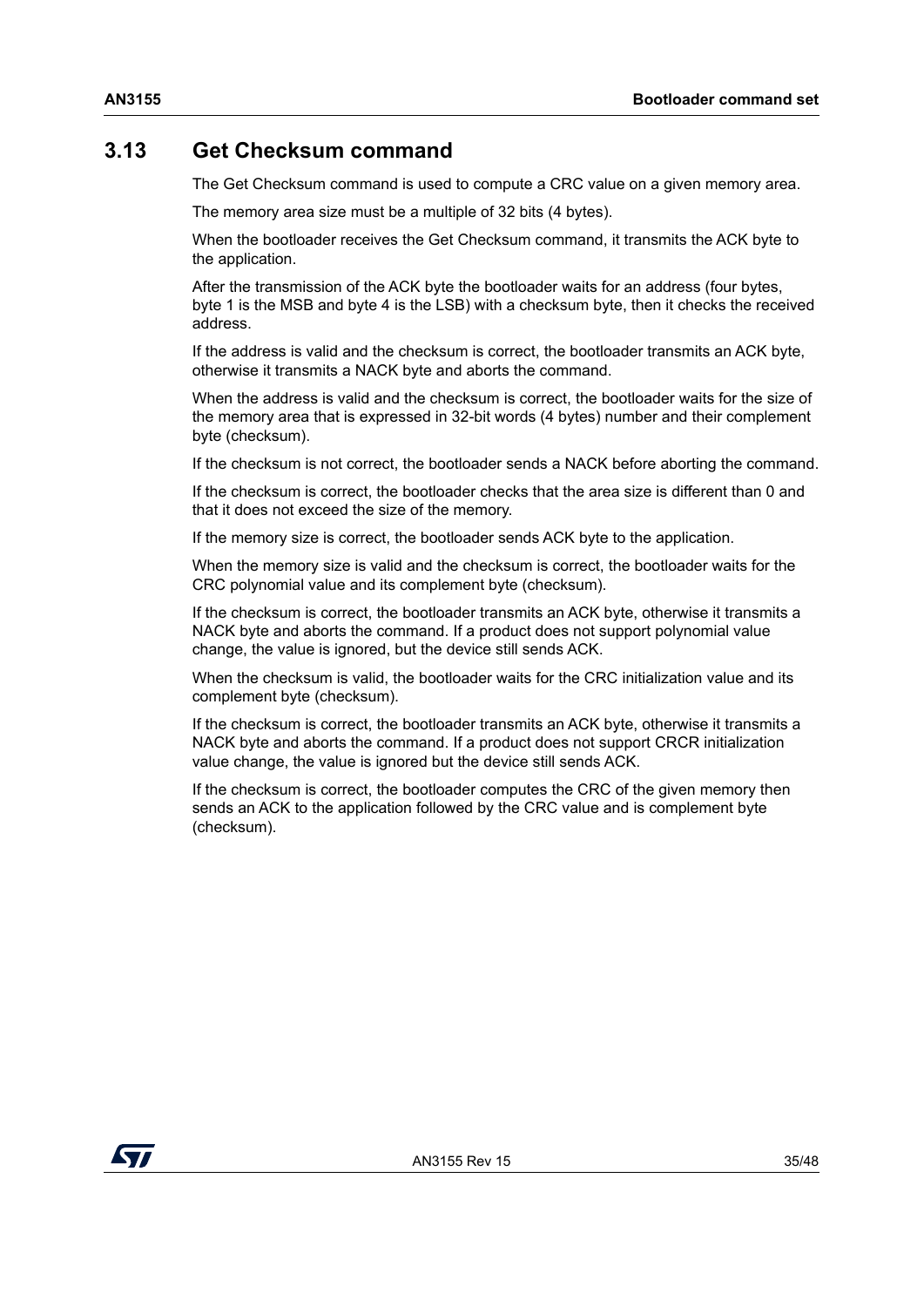|               | The host sends the bytes to the STM32 as follows:                     |
|---------------|-----------------------------------------------------------------------|
| Byte 1:       | $0xA1 + 0x5E$                                                         |
| Wait for ACK  |                                                                       |
| Bytes 3 to 6: | Start address (byte 3: MSB, byte 6: LSB)                              |
| Byte 7:       | Checksum: XOR (byte 3, byte 4, byte 5, byte 6)                        |
| Wait for ACK  |                                                                       |
| Bytes 8 to 11 | Memory area size (number of 32-bit words) (byte 8: MSB, byte 11: LSB) |
| Byte 12:      | Checksum: XOR (byte 8, byte 9, byte 10, byte 11)                      |
| Wait for ACK  |                                                                       |
|               | Byte 13 to 16: CRC polynomial (byte 13: MSB, byte 16: LSB)            |
| Wait for ACK  |                                                                       |
| Byte 17:      | Checksum: XOR (byte 13, byte 14, byte 15, byte 16)                    |
| Wait for ACK  |                                                                       |
|               | Bytes 18 to 21 CRC initialization value (byte 18: MSB, byte 21: LSB)  |
| Wait for ACK  |                                                                       |
| Byte 22:      | Checksum: XOR (byte 18, byte 19, byte 20, byte 21)                    |
| Wait for ACK  |                                                                       |

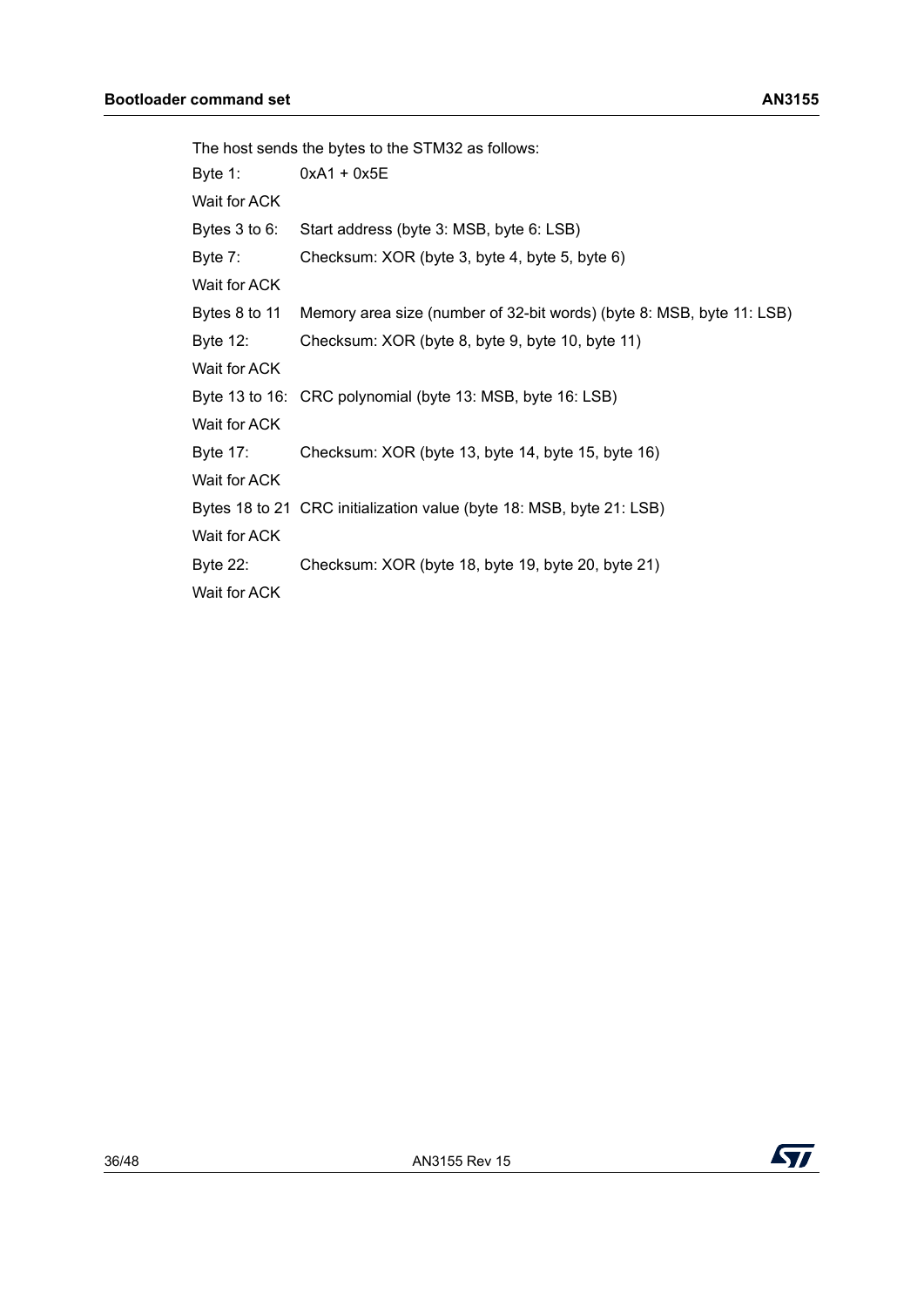<span id="page-36-0"></span>

**Figure 26. Get Checksum command: host side**

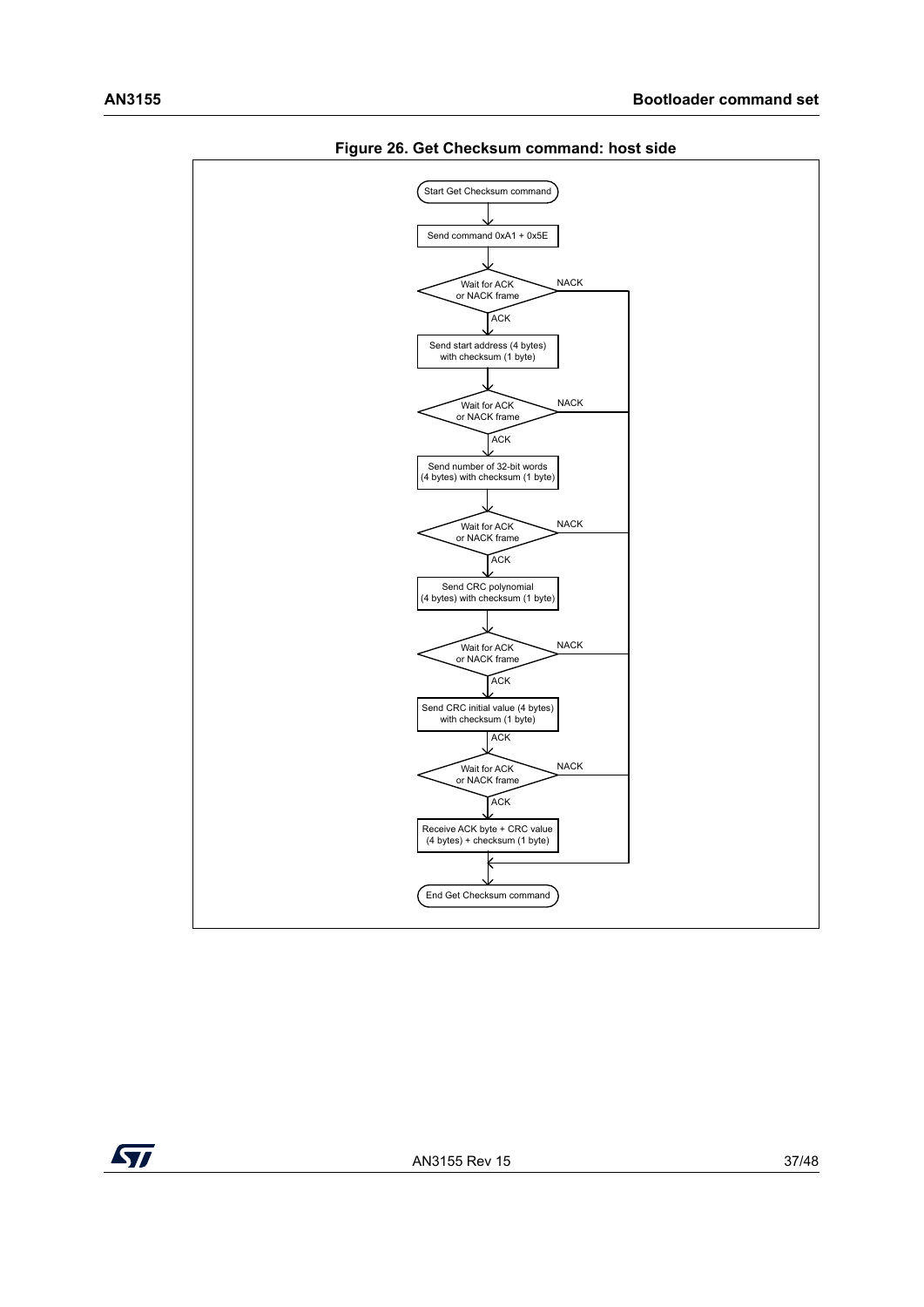<span id="page-37-0"></span>

**Figure 27. Get Checksum command: device side**

38/48 AN3155 Rev 15

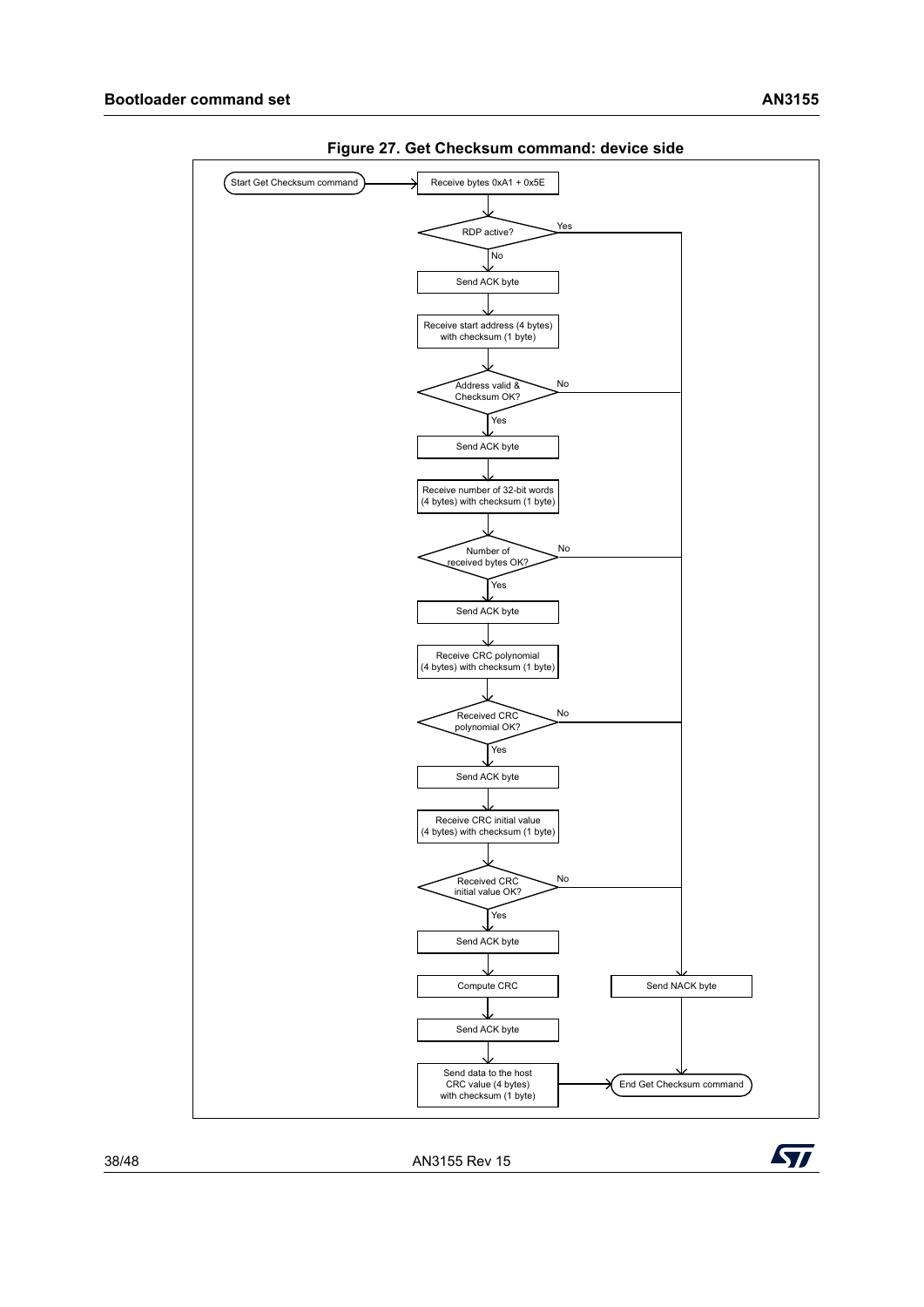## <span id="page-38-0"></span>**3.14 Special command**

New bootloader commands are needed to support new STM32 features and to fulfill customers needs. To avoid specific commands for a single project, the Special command has been created, to be as generic as possible.

<span id="page-38-1"></span>

**Figure 28. Special command: host side**

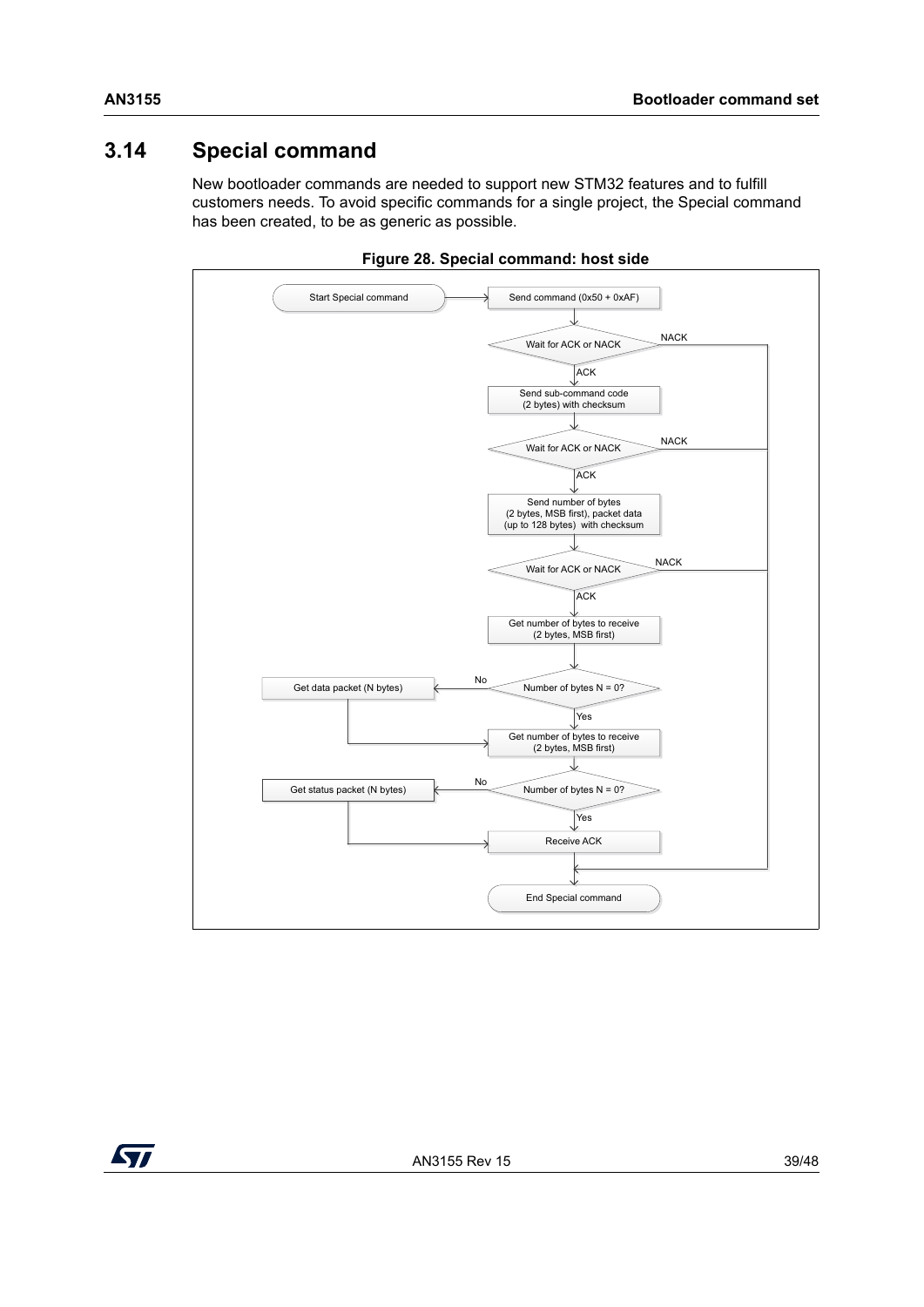<span id="page-39-0"></span>

**Figure 29. Special command: device side**

1. The internal processing depends upon the project.

When the bootloader receives the Special command, it transmits the ACK byte to the host. Once the ACK is transmitted, the bootloader waits for a Sub-command opcode (two bytes, MSB first) and a checksum byte. If the Sub-command is supported by the STM32 bootloader and its checksum is correct, the bootloader transmits an ACK byte, otherwise it transmits a NACK byte and aborts the command.

To keep the special command generic, the data packet received by the bootloader can have different sizes depending on the sub-command needs.

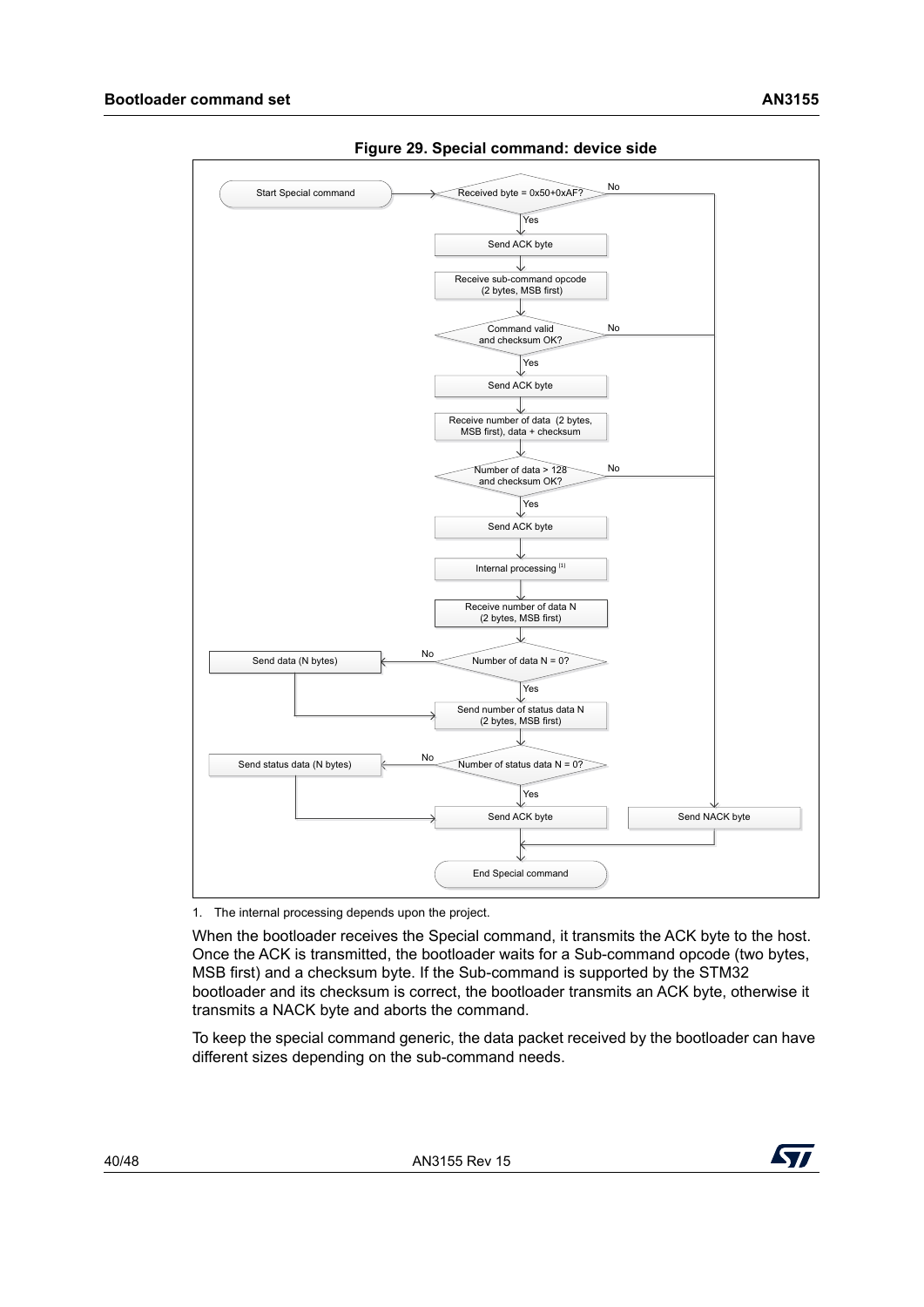Therefore, the packet is split in two parts:

- Size of the data (two bytes, MSB first)
- N bytes of data
	- $-$  If N = 0, no data is transmitted
	- N must be inferior to 128.

If all conditions are satisfied ( $N \le 128$  and checksum is correct), the bootloader transmits an ACK, otherwise, it transmits a NACK byte and aborts the command.

Once the Sub-Command is executed using the received data, the bootloader sends a response that consist of two consecutive packets:

- Data packet
	- Size of the data (two bytes, MSB first)
	- N bytes of data
	- If  $N = 0$ , no data is transmitted
- Status packet
	- Size of the status data (two bytes, MSB first)
	- N bytes of data
	- $-$  If N = 0, no status data is transmitted

Finally, an ACK byte closes the special command interaction between bootloader and the host.

## <span id="page-40-0"></span>**3.15 Extended Special command**

This command is slightly different the Special command. It allows the user to send more data with the addition of a new buffer of 1024 bytes and as response it only returns the commands status.

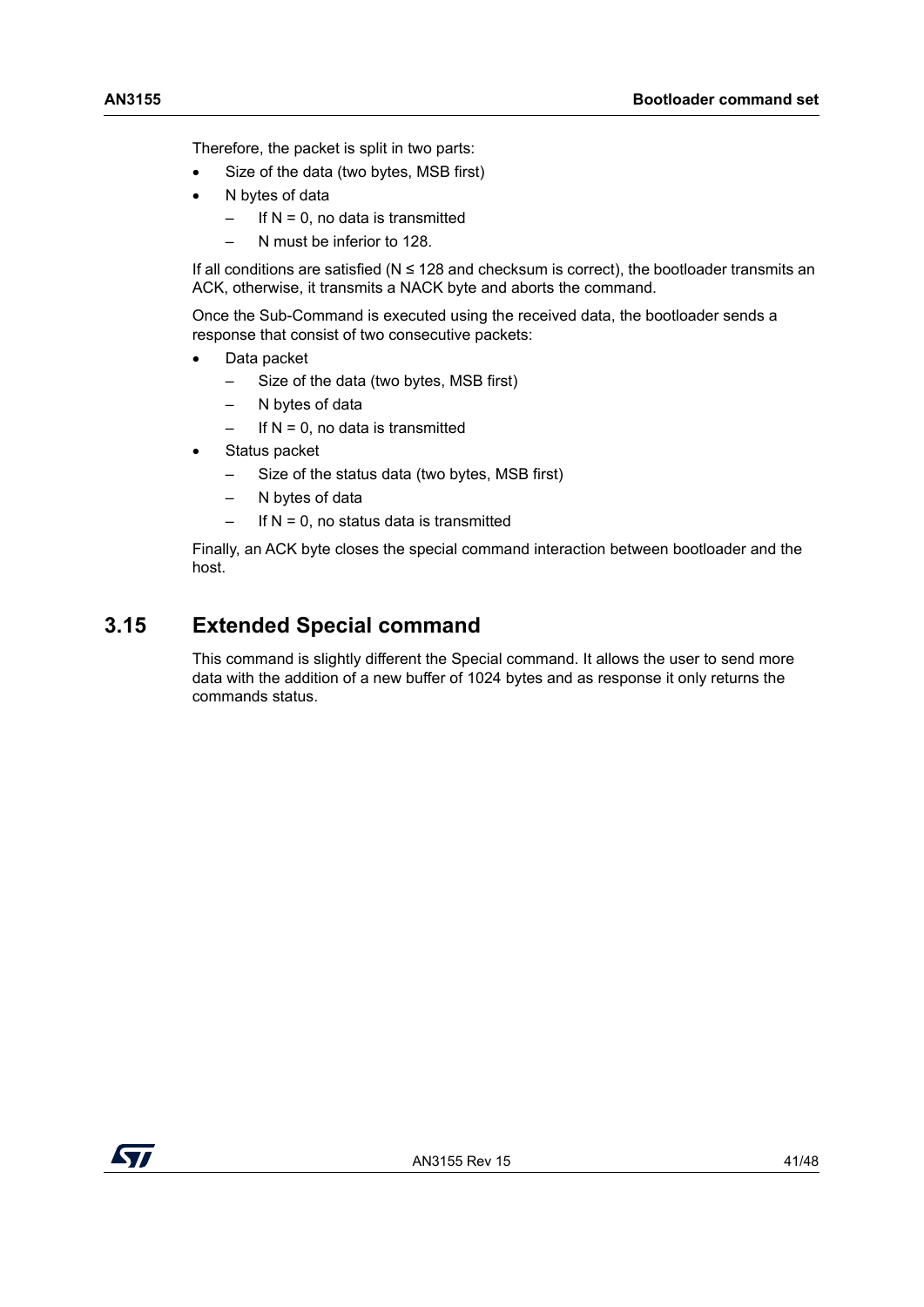<span id="page-41-0"></span>

**Figure 30. Extended Special command: host side**

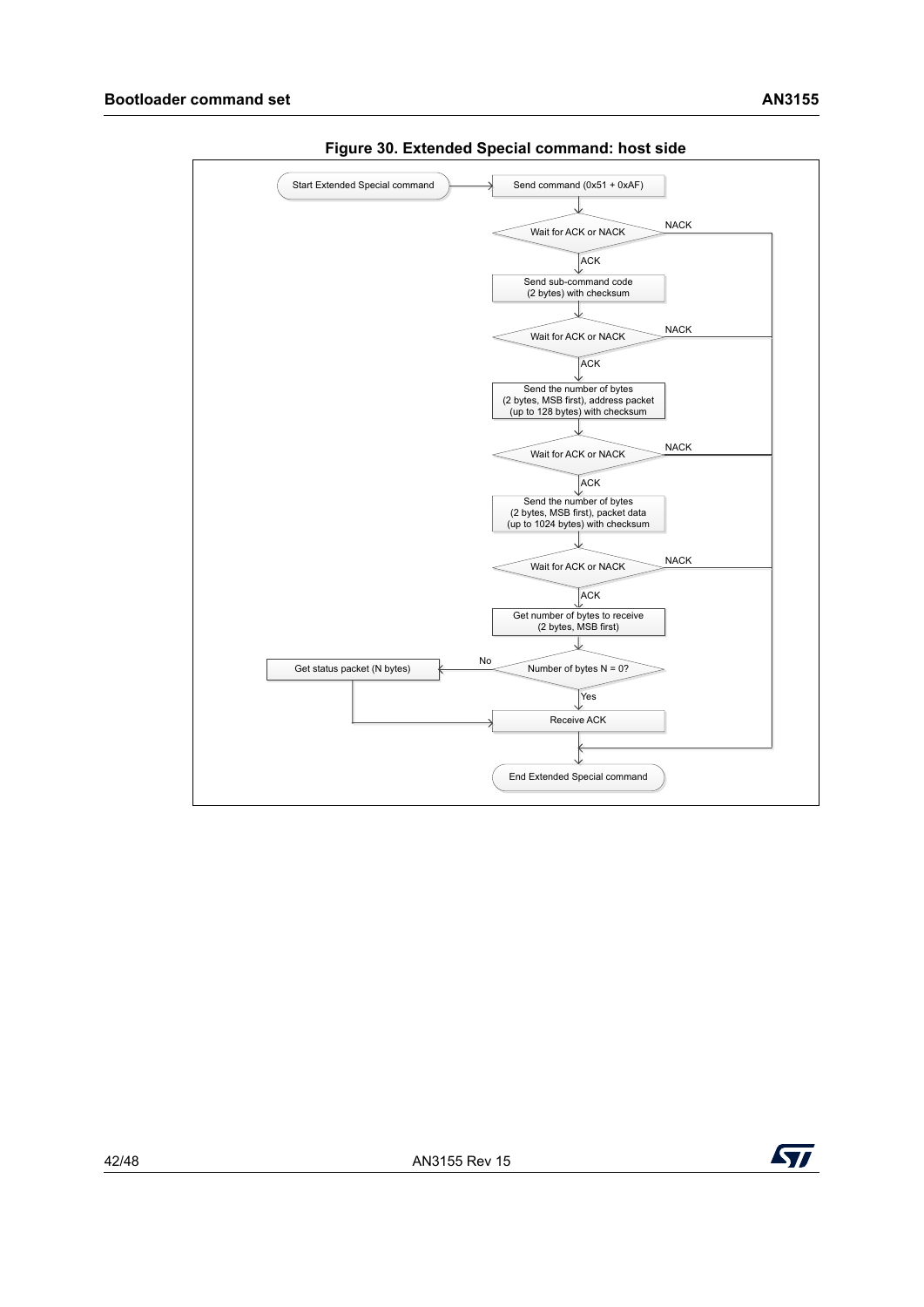<span id="page-42-0"></span>

**Figure 31. Extended Special command: device side**

1. The internal processing depends on the project needs.

When the bootloader receives the extended special command, it transmits the ACK byte to the host. Once the ACK is transmitted, the bootloader will wait for a Sub-command opcode (Two bytes, MSB first) and a checksum byte. If the Sub-command is supported by the

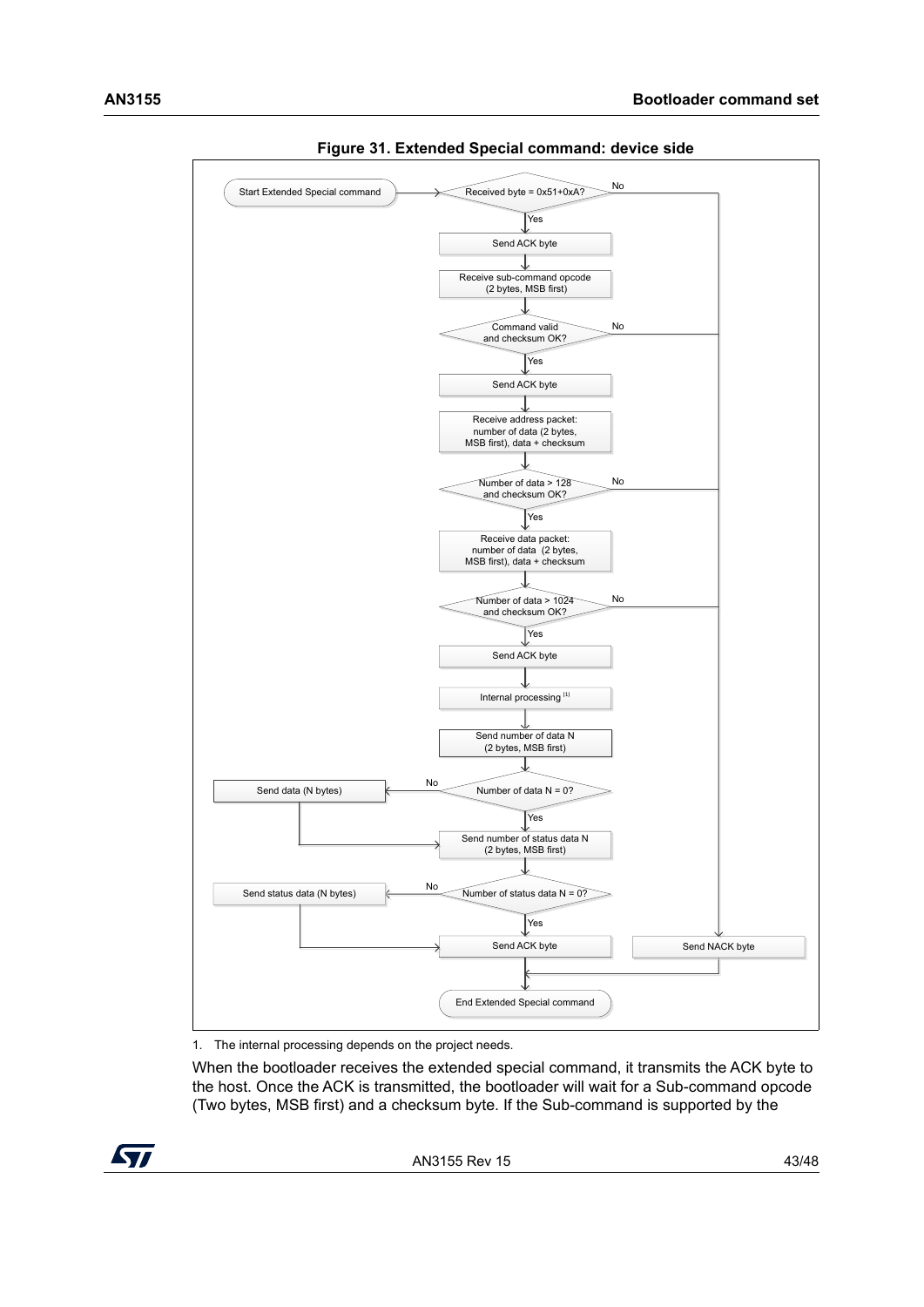STM32 bootloader and its checksum is correct, the bootloader transmits an ACK byte, otherwise it transmits a NACK byte and aborts the command.

The two packets then can be received depending on the sub-command needs:

- Packet1: Data 1 packet, where number of bytes is limited to 128 bytes.
- Packet2: Data2 packet, where number of bytes is limited to 1024 bytes.

If all conditions are satisfied (Packet1: N ≤ 128 and checksum is correct and Packet2: N ≤ 128 and checksum is correct), the bootloader transmits an ACK. otherwise, it transmits a NACK byte and aborts the command.

Once the sub-Command is executed using received data, the bootloader sends a response consisting in one packet:

- Size of the data (two bytes, MSB first)
- N bytes of data (If  $N = 0$ , no data is transmitted)

Finally, an ACK byte closes the extended special command interaction between bootloader and the host.

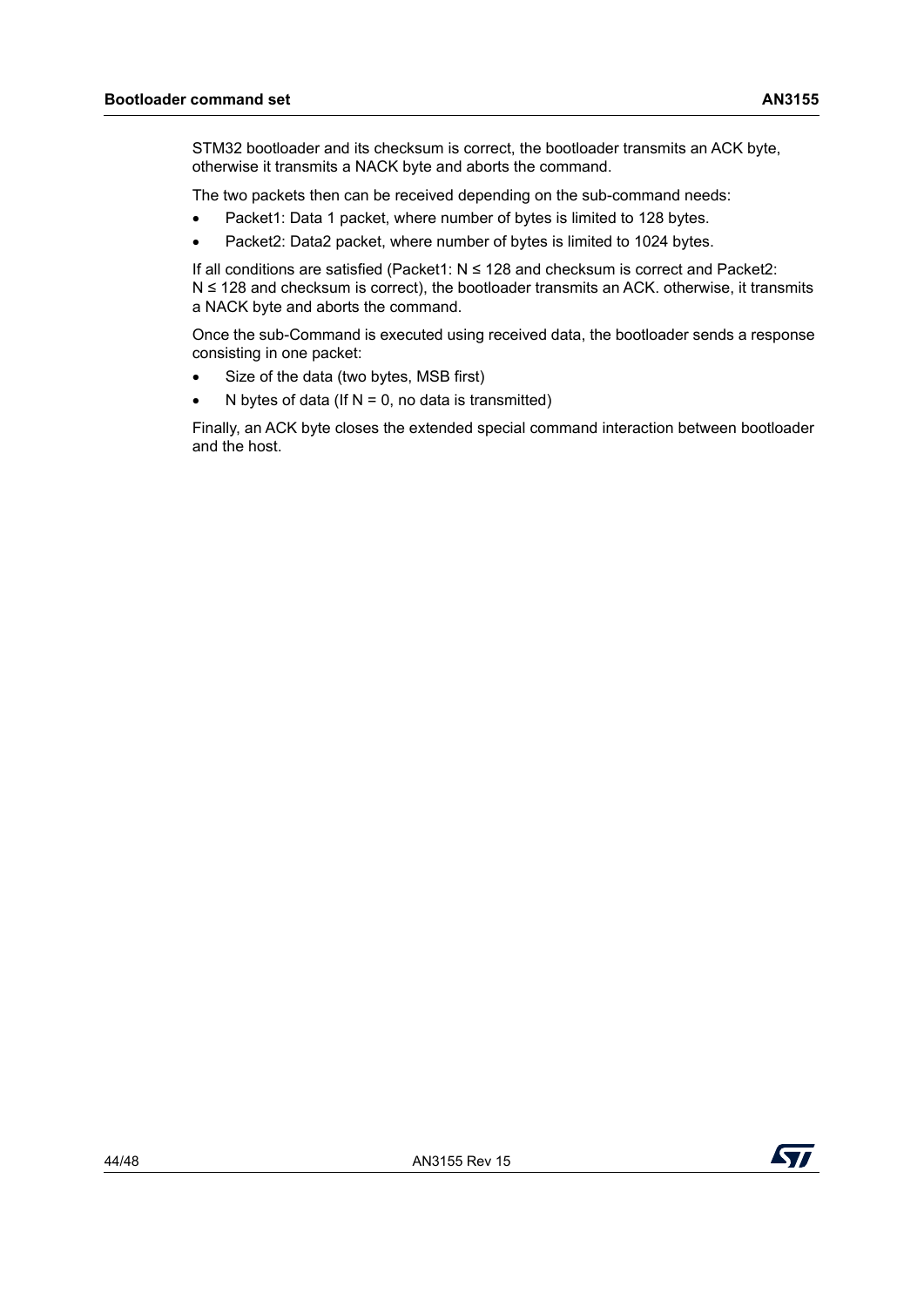# <span id="page-44-0"></span>**4 Bootloader protocol version evolution**

*[Table](#page-44-1) 3* lists the bootloader versions.

<span id="page-44-1"></span>

| <b>Version</b> | <b>Description</b>                                                                                                                                                                                                                                                                                                                                                                                                                                                                                                                            |
|----------------|-----------------------------------------------------------------------------------------------------------------------------------------------------------------------------------------------------------------------------------------------------------------------------------------------------------------------------------------------------------------------------------------------------------------------------------------------------------------------------------------------------------------------------------------------|
| V2.0           | Initial bootloader version.                                                                                                                                                                                                                                                                                                                                                                                                                                                                                                                   |
| V2.1           | - Update Go command to initialize the main stack pointer<br>- Update Go command to return NACK when jump address is in the option byte<br>area or system memory area<br>- Update Get ID command to return the device ID on two bytes<br>- Update the bootloader version to V2.1                                                                                                                                                                                                                                                               |
| V2.2           | - Update Read Memory, Write Memory and Go commands to deny access, with a<br>NACK response, to the first bytes of RAM used by the bootloader<br>- Update Readout Unprotect command to initialize the whole RAM content to 0x0<br>before RDP disable operation                                                                                                                                                                                                                                                                                 |
| V3.0           | - Extended Erase command added to support number of pages larger than 256 and<br>separate bank mass erase<br>- Erase command has not been modified in this version but, due to addition of the<br>Extended Erase command it is no longer supported (Erase and Extended Erase<br>commands are exclusive)                                                                                                                                                                                                                                       |
| V3.1           | - Limitation fix of:<br>"When a Read Memory command or Write Memory command is issued with an<br>unsupported memory address and a correct address checksum (i.e. address<br>0x6000 0000), the command is aborted by the bootloader device, but the NACK<br>(0x1F) is not sent to the host. As a result, the next two bytes (that is, the number of<br>bytes to be read/written and its checksum) are considered as a new command and<br>its checksum" $(1)$ .<br>- No changes in specification, the product implementation has been corrected |
| V3.3           | - Added support for "Get Checksum" command.<br>- Updated "Get Command" command to return the opcode of the "Get Checksum"<br>command.                                                                                                                                                                                                                                                                                                                                                                                                         |

1. If the "number of data - 1" (N-1) to be read/written is not equal to a valid command code (0x00, 0x01, 0x02,<br>0x11, 0x21, 0x31, 0x43, 0x44, 0x63, 0x73, 0x82 or 0x92), then the limitation is not perceived from the host as

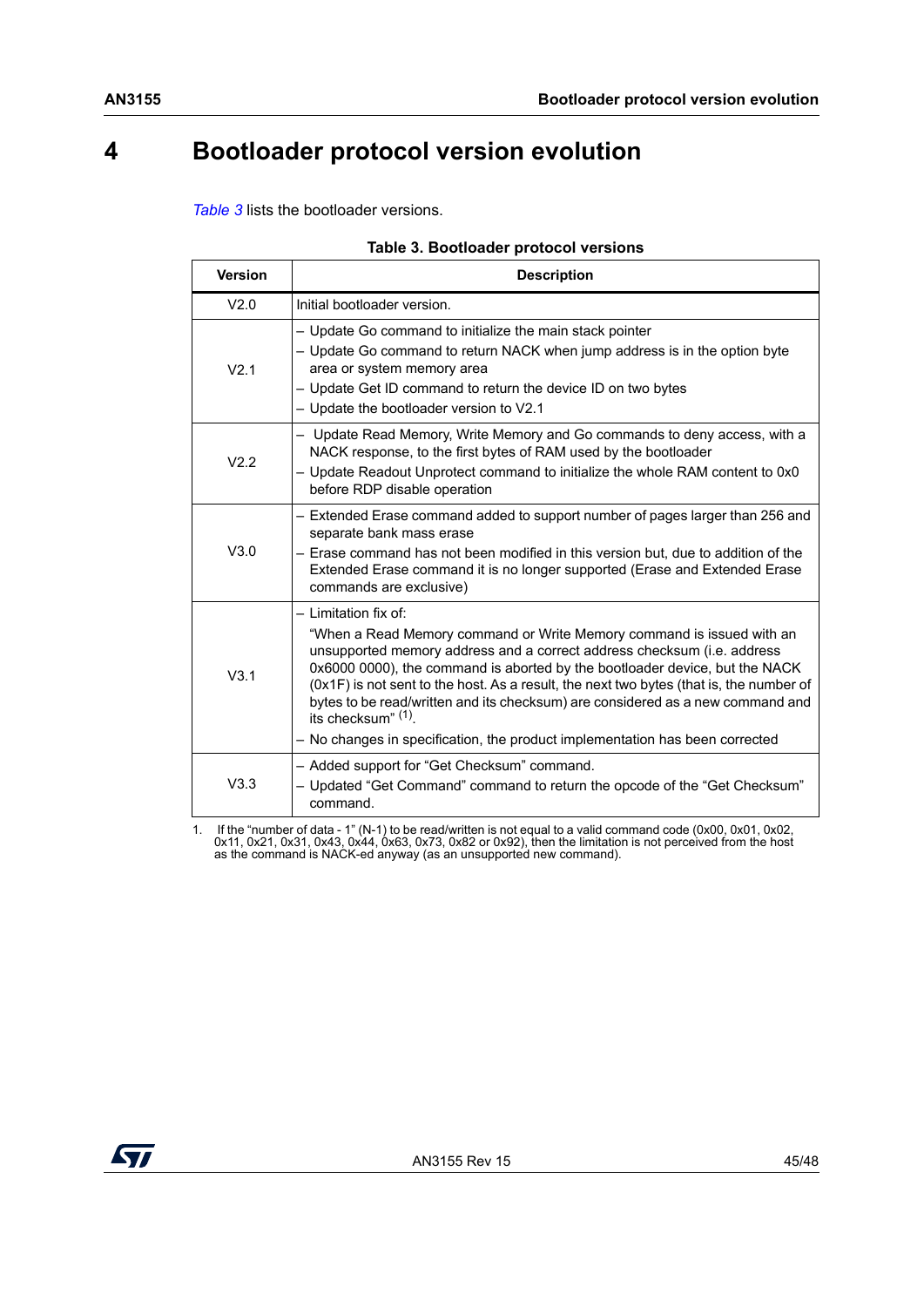# <span id="page-45-0"></span>**5 Revision history**

<span id="page-45-1"></span>

| <b>Date</b> | <b>Revision</b> | <b>Changes</b>                                                                                                                                                                                                                                                                                                                                                                                                                                                                                                                                                                                                                                                                           |
|-------------|-----------------|------------------------------------------------------------------------------------------------------------------------------------------------------------------------------------------------------------------------------------------------------------------------------------------------------------------------------------------------------------------------------------------------------------------------------------------------------------------------------------------------------------------------------------------------------------------------------------------------------------------------------------------------------------------------------------------|
| 09-Mar-2010 | 1               | Initial release.                                                                                                                                                                                                                                                                                                                                                                                                                                                                                                                                                                                                                                                                         |
| 20-Apr-2010 | $\overline{2}$  | Table 2: USART bootloader commands: added Extended Erase<br>command; removed footnote 2 concerning read protection from the<br>Readout Protect command.<br>Communication safety: amended Note 1.<br>Section 3.1: Get command: updated byte 10.<br>Updated Figure 10: Go command: host side for missing ACK state.<br>Section 3.7: Write Memory command: added Note 1 and Note 2.<br>Figure 12, and Figure 13: added notes regarding N+1.<br>Added Section 3.8: Extended Erase Memory command.<br>Table 3: Bootloader protocol versions: added v3.0.                                                                                                                                      |
| 12-Feb-2013 | 3               | Added Note:, Note and Note:<br>Changed all occurrences of "ROP" by "RDP" including in figures: Figure<br>9., Figure 11., Figure 13., Figure 15., Figure 17., Figure 19., Figure 21.,<br>Figure 23., Figure 25<br>Added Table 1: Applicable products.                                                                                                                                                                                                                                                                                                                                                                                                                                     |
| 26-Mar-2013 | 4               | Added Version 3.1 in Table 3: Bootloader protocol versions.<br>Updated "byte 4" value in Section 3.3: Get ID command.<br>Replaced "address" by "ID" in this Note 1.<br>Replaced "End of EER" by "End of Go" in Figure 10: Go command: host<br>side.<br>Updated first sentence in Section 3.7: Write Memory command.<br>Removed "& address=0x1FFF F800" and replaced the two tests "Flash<br>memory address?" and "RAM address?" by a single test in Figure 13:<br>Write Memory command: device side.<br>Precised missing "Y" values in the third test of Figure 17: Extended Erase<br>Memory command: device side.<br>Added Note: above Figure 24: Readout Unprotect command: host side. |
| 22-May-2013 | 5               | Replaced "STM32L151xx, STM32L152xx and STM32L162xx" by<br>"STM32L1 Series" in Table 1: Applicable products.                                                                                                                                                                                                                                                                                                                                                                                                                                                                                                                                                                              |
| 20-Jun-2014 | 6               | Updated Table 1: Applicable products.<br>Removed footnote 4 and added footnote 3.in Table 2: USART bootloader<br>commands.<br>Removed section 3.1 Device-dependent bootloader parameters.<br>Updated Figure 10: Go command: host side and Figure 11: Go command:<br>device side.<br>Updated Section 3.6: Write Memory command.                                                                                                                                                                                                                                                                                                                                                           |
| 21-Oct-2016 | 7               | Introduced STM32L4 and STM32F7 Series, hence updated Introduction<br>and Table 1: Applicable products.                                                                                                                                                                                                                                                                                                                                                                                                                                                                                                                                                                                   |

#### **Table 4. Document revision history**

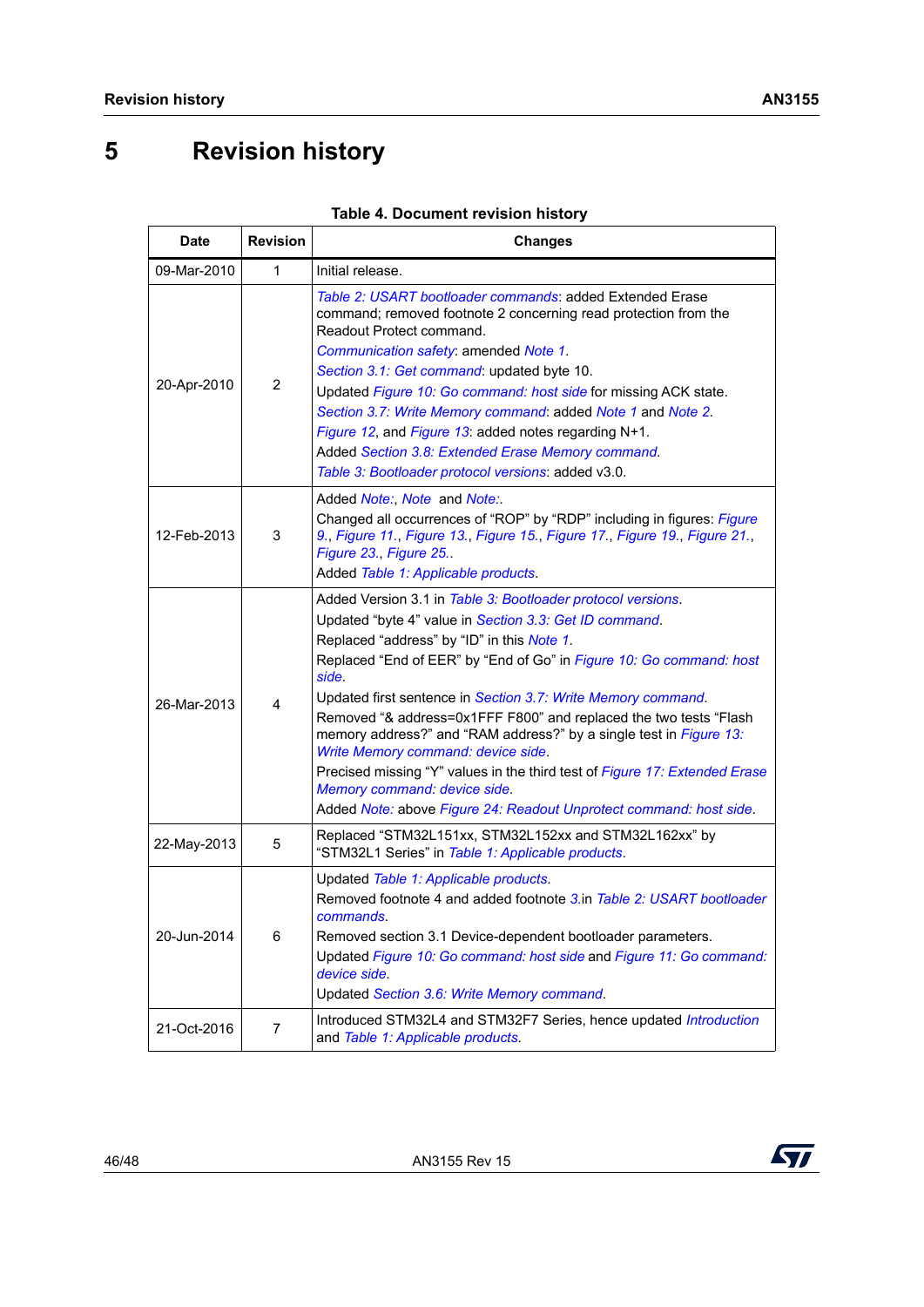| <b>Date</b> | <b>Revision</b> | <b>Changes</b>                                                                                                                                                                                                                                                                                                                                                                                                                                                                                                                                                                                          |
|-------------|-----------------|---------------------------------------------------------------------------------------------------------------------------------------------------------------------------------------------------------------------------------------------------------------------------------------------------------------------------------------------------------------------------------------------------------------------------------------------------------------------------------------------------------------------------------------------------------------------------------------------------------|
| 14-Feb-2019 | 8               | Added STM32H7 Series, hence updated Table 1: Applicable products.<br>Updated Section 1: USART bootloader code sequence.<br>Updated Figure 4: Get Version & Read Protection Status command: host<br>side.<br>Minor text edits across the whole document.                                                                                                                                                                                                                                                                                                                                                 |
| 21-Feb-2019 | 9               | Added STM32WB Series, hence updated Table 1: Applicable products.                                                                                                                                                                                                                                                                                                                                                                                                                                                                                                                                       |
| 09-Apr-2019 | 10              | Added STM32G0 and STM32G4 Series, hence updated Table 1:<br>Applicable products.                                                                                                                                                                                                                                                                                                                                                                                                                                                                                                                        |
| 23-Sep-2019 | 11              | Added STM32L5 Series, hence updated Table 1: Applicable products.                                                                                                                                                                                                                                                                                                                                                                                                                                                                                                                                       |
| 04-Dec-2019 | 12              | Added STM32WL Series, hence updated Table 1: Applicable products.                                                                                                                                                                                                                                                                                                                                                                                                                                                                                                                                       |
| 30-Oct-2020 | 13              | Updated Section 3.1: Get command.<br>Added Section 3.13: Get Checksum command.<br>Updated Table 2: USART bootloader commands and Table 3: Bootloader<br>protocol versions.<br>Minor text edits across the whole document.                                                                                                                                                                                                                                                                                                                                                                               |
| 08-Jun-2021 | 14              | Updated Section 1: USART bootloader code sequence and Section 3.13:<br><b>Get Checksum command.</b><br>Updated Table 2: USART bootloader commands.<br>Updated Figure 13: Write Memory command: device side, Figure 19:<br>Write Protect command: device side, Figure 21: Write Unprotect<br>command: device side, Figure 23: Readout Protect command: device side<br>and Figure 25: Readout Unprotect command: device side and added<br>footnotes to them.<br>Updated Figure 26: Get Checksum command: host side.<br>Added Section 3.14: Special command and Section 3.15: Extended<br>Special command. |
| 08-Feb-2022 | 15              | Added STM32U5 Series, hence updated Table 1: Applicable products.                                                                                                                                                                                                                                                                                                                                                                                                                                                                                                                                       |

**Table 4. Document revision history (continued)**